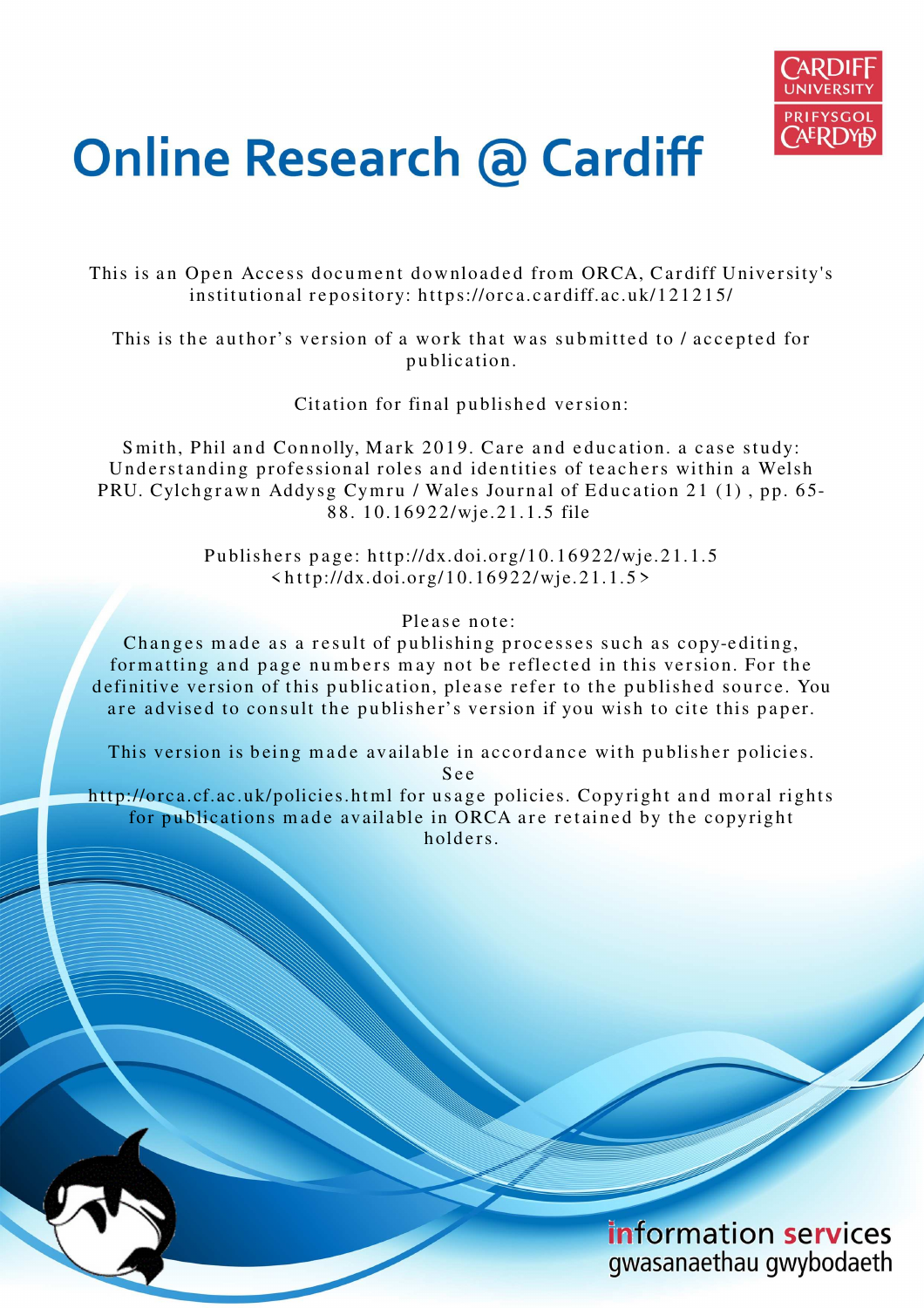# *Care and Education. A Case Study: Understanding Professional Roles and Identities of Teachers within a Welsh PRU*

# PHIL SMITH and DR MARK CONNOLLY *Cardiff University*

#### ABSTRACT

This paper considers the professional work of teachers within Pupil Referral Units (PRUs) in Wales. Traditionally neglected by both policy and research, PRUs have become a focus of attention due to debates around attainment and the 'off rolling' of pupils from traditional schooling. Drawing on data from an ethnographic study of one Welsh PRU, this paper illustrates how teachers working within PRUs see themselves as occupying a hybrid space between teacher and social worker within a social pedagogic approach to teaching. We illustrate how this approach is underpinned by a strong moral and ethical account of their professional work. From this we illustrate how policy scrutiny and Welsh educational reforms have resulted in changes to teachers' perceptions of their working role and identity. While this policy focus is welcomed we suggest that any accountability frameworks introduced to judge Welsh PRU success need to adopt a highly contextualised approach which recognises the complex needs and backgrounds of PRU pupils and does not reduce success to only measures of academic attainment. By recognising the hybrid nature of professional practice and developing metrics of success which capture the social as well as academic needs of pupils within the Welsh PRU setting, Welsh Government (WG) will reinforce the social pedagogic approach of Welsh PRU teachers.

*https://doi.org/10.16922/wje.21.1.5*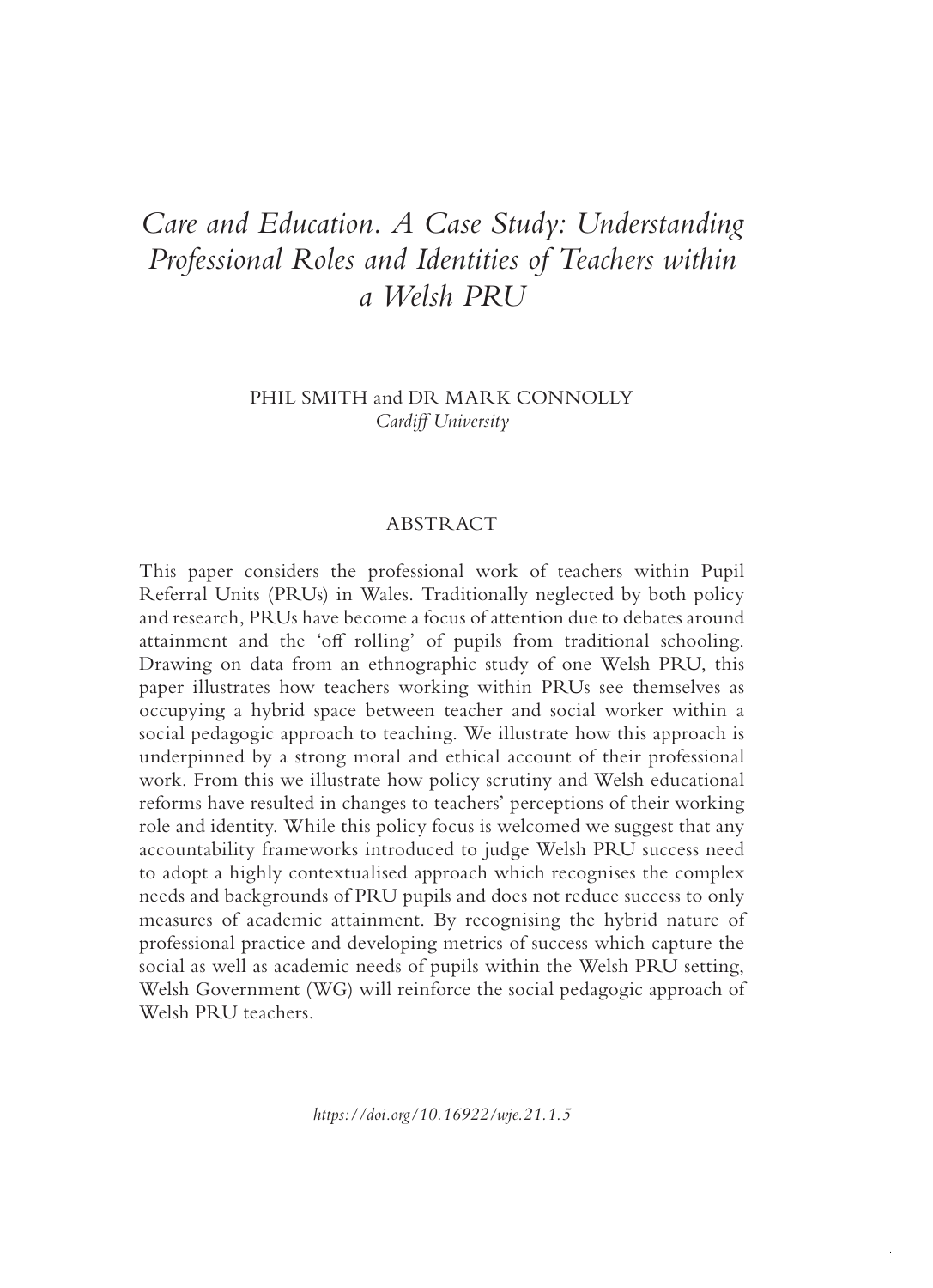**Key words:** Pupil referral units; social pedagogy; Wales; accountability; professionalism

### *Introduction*

This paper focuses on the professional role and identity of teachers within an under-researched educational area - Pupil Referral Units. Pupil Referral Units (PRUs) have, traditionally, existed in the shadows of policy and research in the UK (Children's Commissioner for Wales, 2014). However, increasingly, they have become the focus of media and political attention through debates around school exclusions and the abuses of 'off -rolling'<sup>1</sup> (tes, 2018; The Guardian, 2018), and concerns about the educational outcomes of pupils who attend (Education Select Committee, 2017). While there has not been the level of academic scrutiny of gaming and strategizing through off rolling in Wales, there has been increasing media attention on the issue (BBC, 2018). What has been researched, however, is that Wales has not followed England in its precipitous increase in levels of exclusions from mainstream schooling (Power and Taylor, 2018). However, Power and Taylor (2018) rightly caution against often facile system comparisons which use exclusions as a benchmark of inclusivity; instead they highlight strategies which exclude pupils while, at the same time, keeping them on the school register, in a process known as a managed move (see Carlile, 2011; Macrae, Maguire, and Milbourne, 2003).

As well as concerns over exclusions and off-rolling, increasing attention has been paid to pupil outcomes in Wales (Children's Commissioner for Wales, 2014) and the quality of provision more generally (Estyn, 2015; McCluskey et al., 2015). As such, Welsh Government (WG) is currently working with others to develop future policy strategies for PRUs in Wales, which consider their current implementation of broader national education policy reforms (WG, 2017a). Recently it has been suggested that these broader reforms have contributed to a change in the professional role and identity of mainstream teachers and head teachers working within the Welsh education system (see Connolly et al., 2018a; Connolly et al., 2018b). These changes which are associated with a greater degree of external accountability measures and an increase in bureaucracy, have reframed teachers' and headteachers' professional practice. To what degree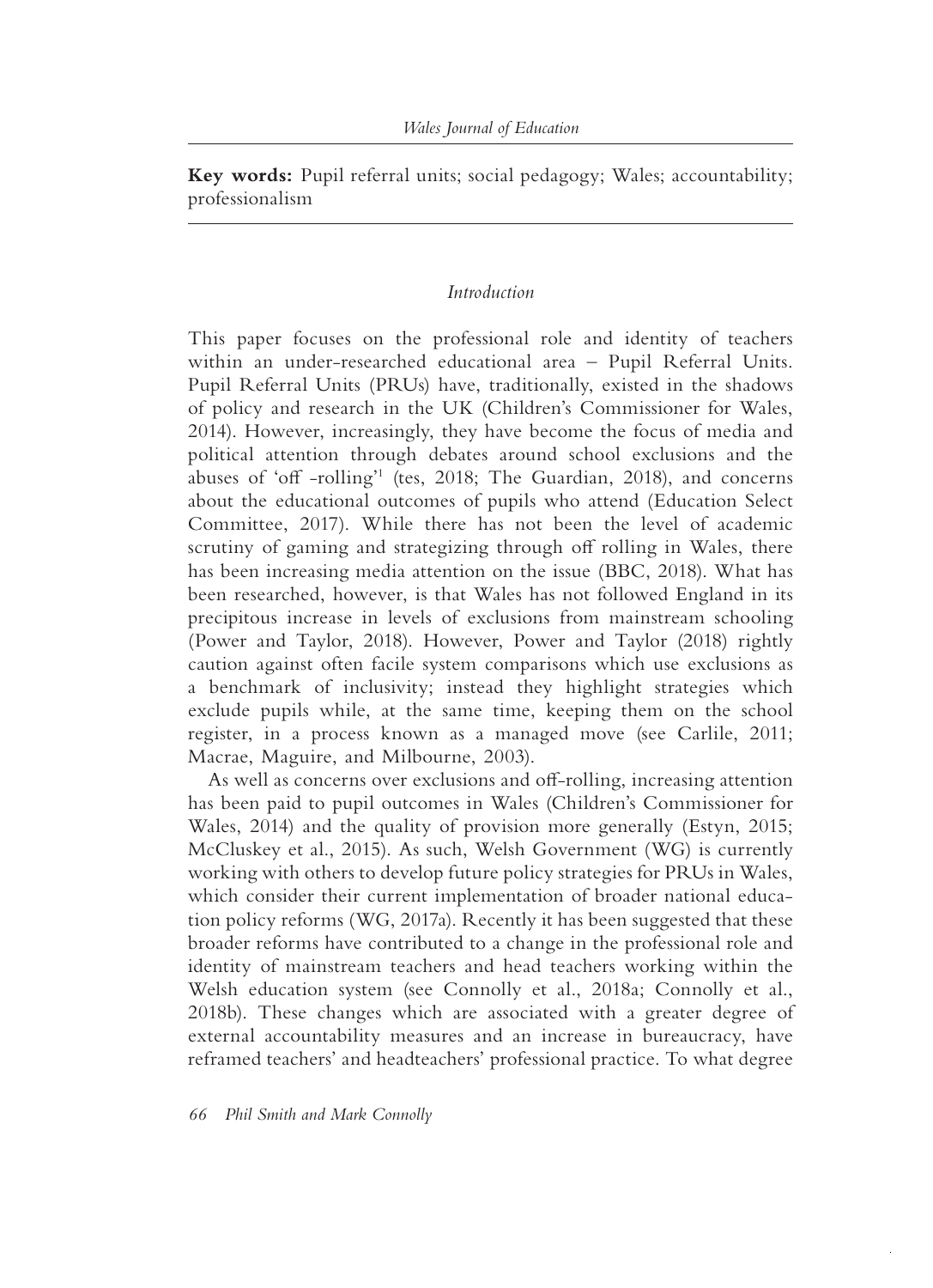this reframing has occurred for staff in Welsh PRUs has not been researched, although political reform and external accountability has resulted in a significant shift in the professional role and identity of teachers working within PRUs in the English education system (Thomson and Pennacchia, 2016).

In this paper we address the gap in academic study of Welsh PRUs by considering: 1. the professional role of teachers working in the PRU setting; 2. the professional identity of these teachers; 3. whether recent Welsh educational reforms have impacted upon the structure and professional work within PRUs and whether these have resulted in the reframing of the professional role and identity of teachers working within this hybrid educational context.

#### *Pupil Referral Units in Wales*

In the 2016/17 academic year, PRUs were the most commonly used form of alternative provision or Education Other Than At School (EOTAS) in Wales, accounting for 44.3 per cent of the total EOTAS population (WG, 2017b). <sup>2</sup> As with mainstream schools, PRUs are required to meet external inspection requirements in Wales (Estyn, 2017), whilst their main priorities include the re- integration of all pupils back into mainstream schools at the earliest opportunity, after a period of support and guidance. Within this, effective strategies for pupil behaviour management are implemented, alongside the delivery of a curriculum which meets the needs of all pupils (Estyn, 2015).

One of the most notable differences between PRUs and mainstream schools are the pupils who attend. PRU pupils, who have previously attended a mainstream school, are likely to face far more challenges in their lives when compared to their peers within the mainstream setting. For instance, many will have been excluded or be at risk of exclusion, often due to a variety of social, emotional and behavioural difficulties (SEBD) and mental health issues (Michael and Frederickson, 2013). Additionally, during the 2016/17 academic year in Wales, 88.5 per cent of pupils in EOTAS had been identified as having some form of special educational need (SEN), whilst 33 per cent were eligible for free school meals (an indicator of social deprivation) (WG, 2017b). Indeed, pupils who attend PRUs are far more likely to have come from deprived backgrounds, experienced difficult home lives, and/or been placed in the care of local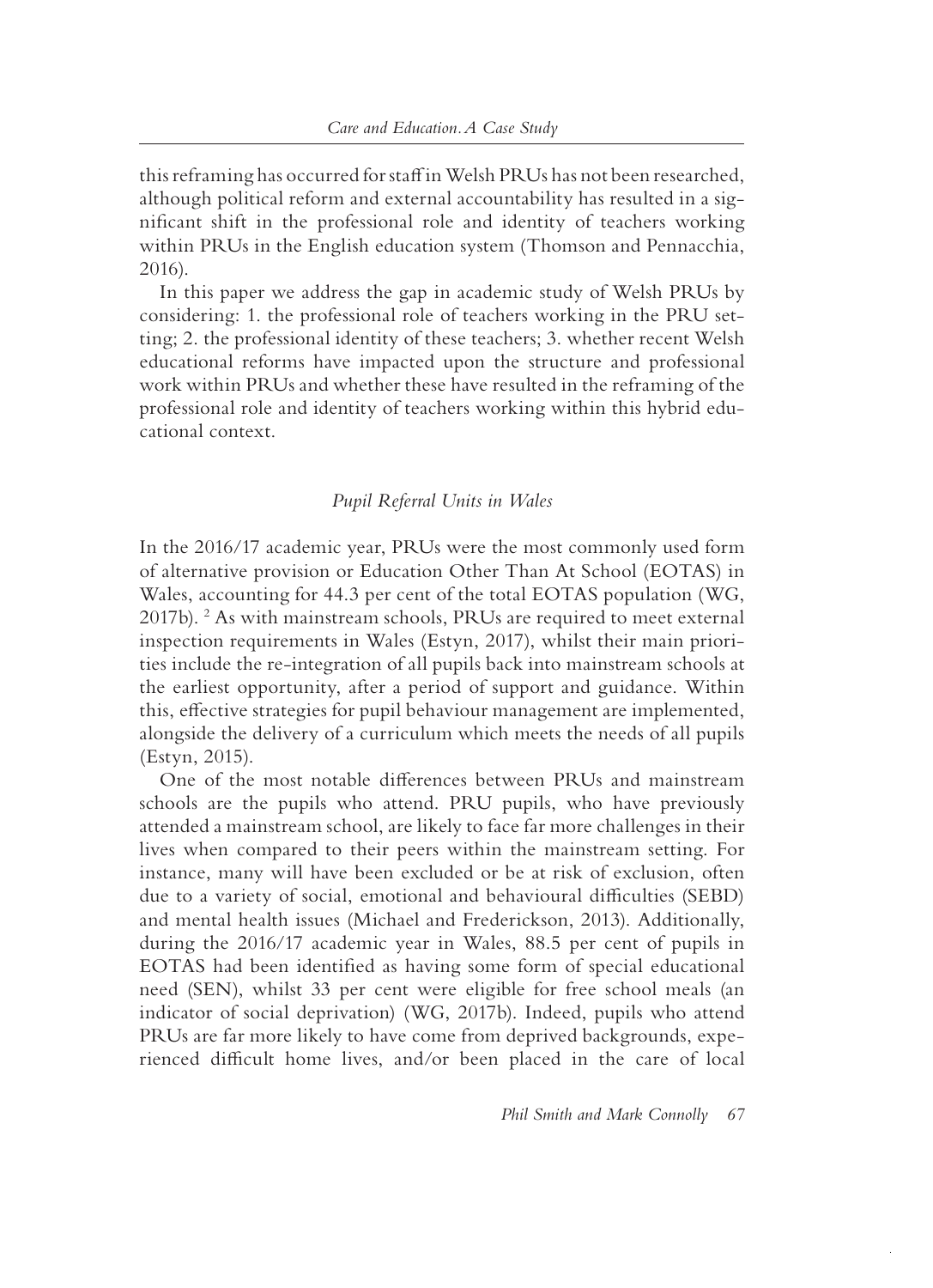authorities, all of which can relate to the difficulties being displayed (Brodie, 2001; Hart, 2013).

# *Pupil Referral Unit Practice: A Form of Social Pedagogy?*

The social difficulties described above which young people are likely to face in Welsh PRUs have traditionally been the focus of pedagogic practice within PRUs (Lloyd-Smith, 1984). The role of staff was one which aimed to support and improve, primarily, the social skills and self-esteem of pupils, before re-entry into a mainstream school (Lloyd-Smith, 1984). This focus on the social needs of young people has continued to be recognised by staff as an important aspect of their PRU role (see Solomon and Rogers, 2001; Meo and Parker, 2004) and can also be found within the Welsh context when it comes to good practice (see Estyn, 2015). The next section of the paper provides some further insights into these traditional practices of PRU staff, which we argue are underpinned by the central tenets of a social pedagogy approach.

In order to support and improve pupils' self-esteem and social skills, PRUs have become a setting where informal, child- centred, relational practices exist (Pomeroy, 1999). It is important to note here that these kinds of informal, child- centred approaches also exist within mainstream schools. Indeed, many mainstream schools have a strong emphasis towards pastoral aspects of learning (see Sellman et al., 2002) and those who teach in PRUs are likely to have some experience of mainstream teaching, as our data will highlight. In addition, the child- centred approaches of PRU work can often be a continuation of initiatives found within mainstream schools, where vulnerable learners are supported through Individual Development Plans (WG, 2017c) and levels of inter-agency working. However, and as we will argue in this paper, whilst PRU teachers often come from backgrounds in mainstream schooling, in the PRU setting they have formed their own distinct practice. This practice resembles an enhanced level of child- centred therapeutic work due to the relatively small number of pupils found in PRU settings, but who display a distinct level of SEBD.

Indeed, due to the personal social difficulties which pupils are likely to face, guidance often recognises the need for some degree of respite, where young people have the time to recover, through a responsive form of provision (Taylor, 2012). Building positive, stable, caring relationships with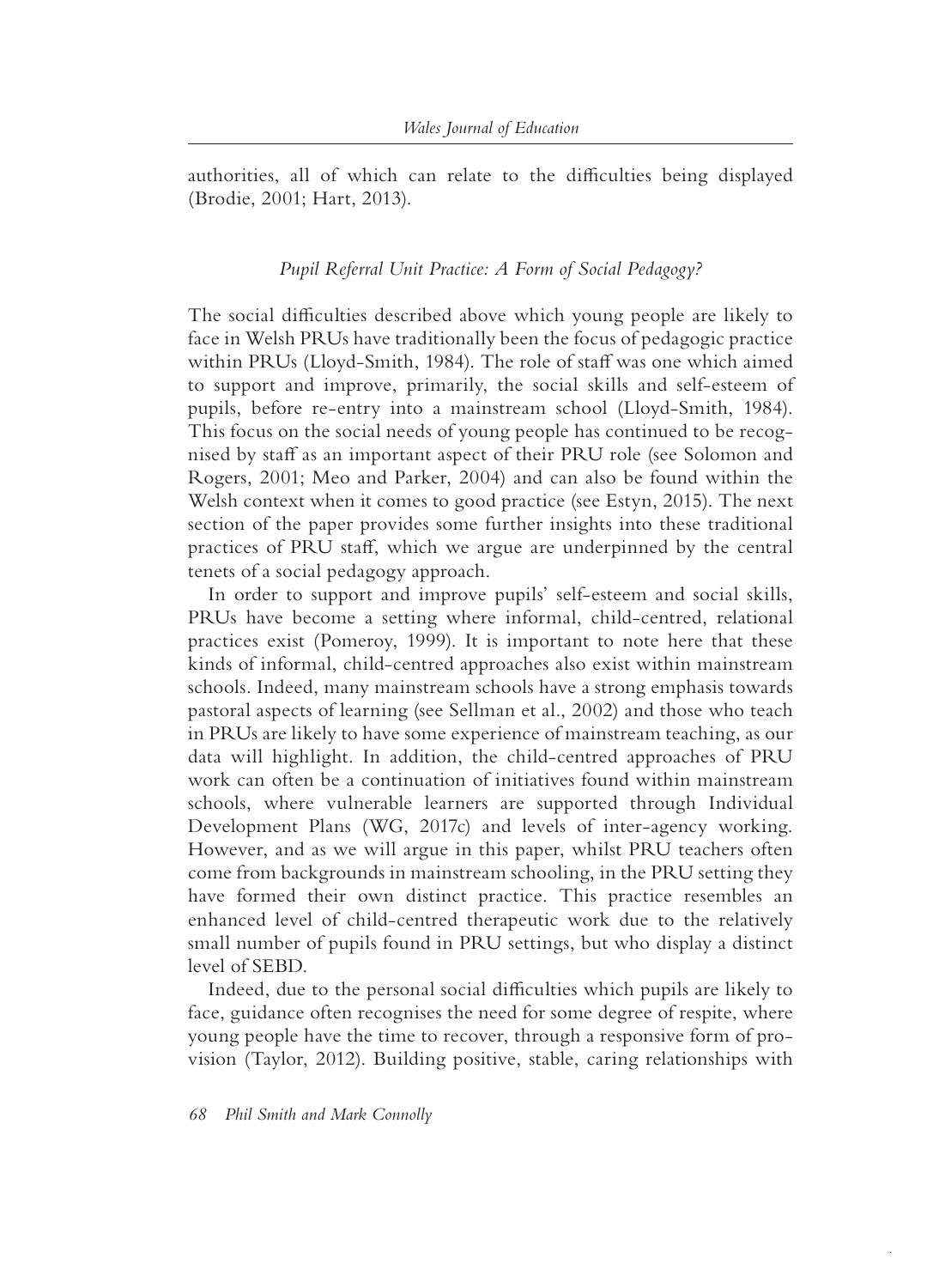pupils is therefore viewed as an integral part of the professional role (Pomeroy, 1999; Solomon and Rogers, 2001), aimed at mitigating the often chaotic dysfunctions in the pupils' home lives. The importance of such work is usefully depicted in Bronfenbrenner's (1979) ecological systems theory, which highlights how young people develop through direct face- to- face relationships within their own microsystems of daily life, with friends, families, and teachers. Recognising the importance of these experiences at the micro level, the staff in PRUs aim to compensate for a lack of stable, positive relationships in the pupils' lives.

More recently it has been suggested by Kyriacou (2015) that teachers within residential settings and alternative schools such as PRUs have adopted a form of 'social pedagogy' to carry out their work. Social pedagogy is a form of educational learning which incorporates approaches towards supporting social issues. It is concerned with the whole child, promoting their active engagement in decisions affecting their own lives (Cameron et al., 2011). As such, social pedagogy brings together the work of caring and education professions, viewing them as inseparable. Whilst there are a number of understandings and interpretations of a social pedagogic approach, Eichsteller and Holthoff (2011: 37) provide a useful framework in their 'Diamond Model', which incorporates many of the shared principles of social pedagogy. Central to this model is the need for social pedagogy to provide positive experiences in peoples' lives, through wellbeing, learning, relationships and empowerment. Within this model social pedagogy aligns closely with the sociology of childhood (Wyness, 2015). Children are viewed as 'active and competent learners rather than empty vessels to be filled' (Eichsteller and Holthoff, 2011: 40). A social pedagogue will therefore have a profound respect for human dignity and will bring their whole being into practice (Pithouse and Rees, 2015: 51).

On a broader level social pedagogy is concerned with supporting the improvement of life chances for individuals, by providing the necessary life skills for successful engagement in society. Eichsteller and Holthoff (2011) believe that by concentrating on the four elements within their Diamond Model, these core aims of social pedagogy can be achieved. The kinds of relationships that Eichsteller and Holthoff (2011) refer to within social pedagogy are particularly relevant to our discussion here. A pedagogue will have a strong affection towards the child, being primarily interested with the child's needs over any external aims. However, within this professional role, the social pedagogue will also set out clear rules or boundaries. These provide a sense of security to the child (supporting their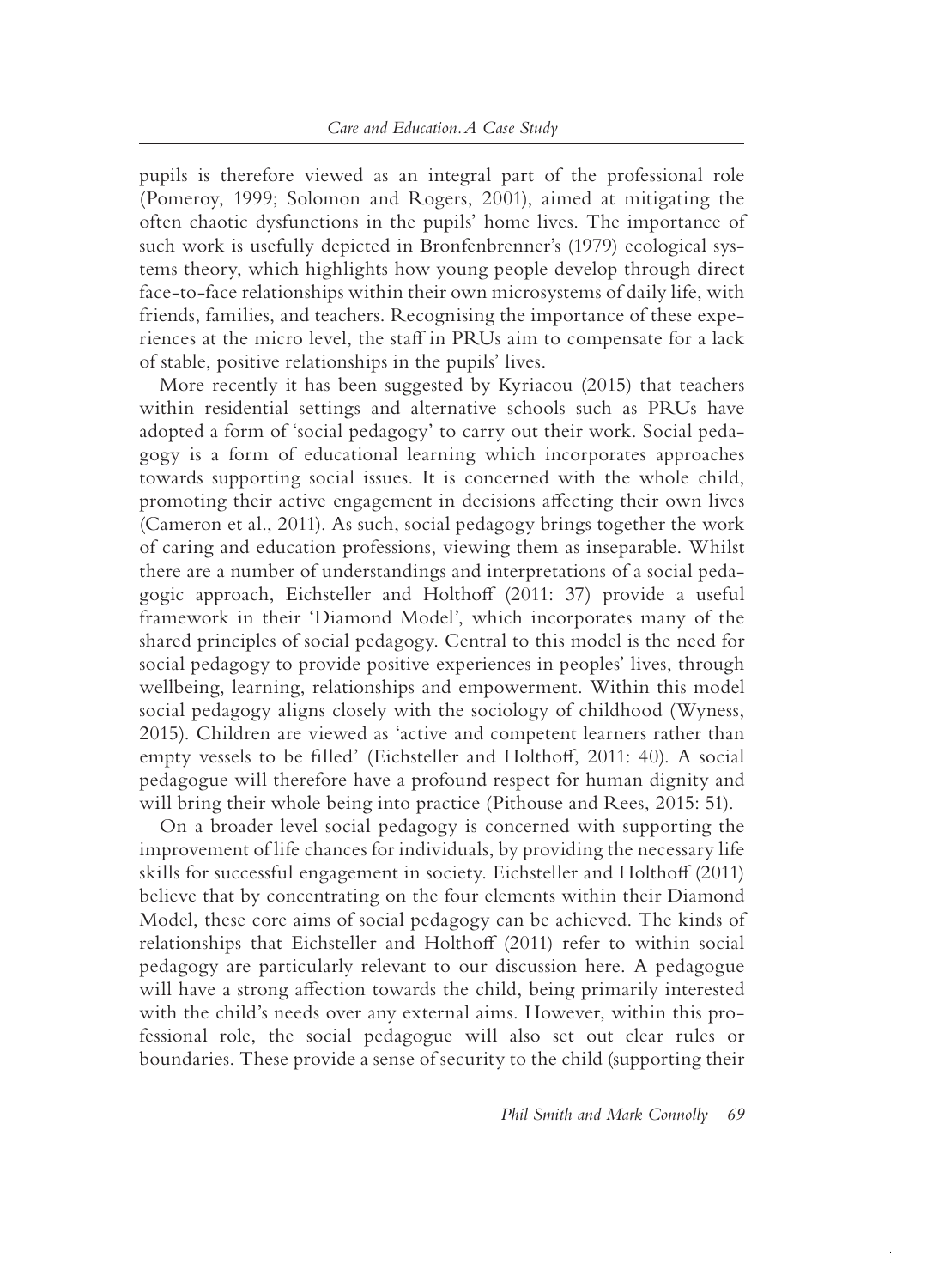wellbeing) and enable them to learn to act responsibly (supporting their social learning and empowerment) (Eichsteller and Holthoff, 2011). Social pedagogy can therefore be seen to have a strong socialising function, which aims to develop both the autonomy and dependency of vulnerable young people (Kyriacou, 2015). Whilst certain rules and boundaries exist, relationships are still informal and non- hierarchical, where all views are valued equally in 'shared living spaces' (Cameron et al., 2011:15).

This brief description of social pedagogy provides some useful insights into the shared principles of the approach. These include an acknowledgement that relationships are non-hierarchical with young people, where their views are valued and listened to. This supports an attentive form of practice towards the social and wellbeing needs of clients, which take precedence over other goals. These principles can be drawn upon when reviewing the literature of PRU staff practices. Although the literature on PRU staff practices rarely acknowledges social pedagogy itself, the work does highlight how these tenets of social pedagogy exist within the professional working practices of PRU staff.

For instance, difficulties which young people face in their lives are often dealt with by PRU staff in a timely manner, in an environment where pupils feel respected and listened to, as trusted equals (Hart, 2013; McCluskey et al., 2015). Staff can therefore be viewed as being responsive to, and respectful of pupils' needs, within a horizontal rather than hierarchical relationship. Such work resembles the relational ethos described in social pedagogy (Cameron et al., 2011). These acts require supportive listening skills, an attentiveness to need, and an openness and respect for the young person's lived experiences, all of which highlights the genuine valuing and caring of the other, through a child- centred approach to practice (Te Riele et al., 2017; Cahill et al., 2018). The creation and maintenance of positive, strong relationships with young people is therefore perceived by staff as an important and necessary part of their work (McGregor and Mills, 2012; Te Riele et al., 2017).

In addition, through this approach to practice the PRU can act as a stable, safe environment for vulnerable young people, supporting their emotional and social development (Hart, 2013). Again, these findings resonate with the secure base associated with social pedagogy (Eichsteller and Holthoff, 2011), which aims to provide positive life experiences to people.

The practices of PRU staff can therefore be viewed as sharing the social imperatives of social pedagogy, which are also evident in the literature on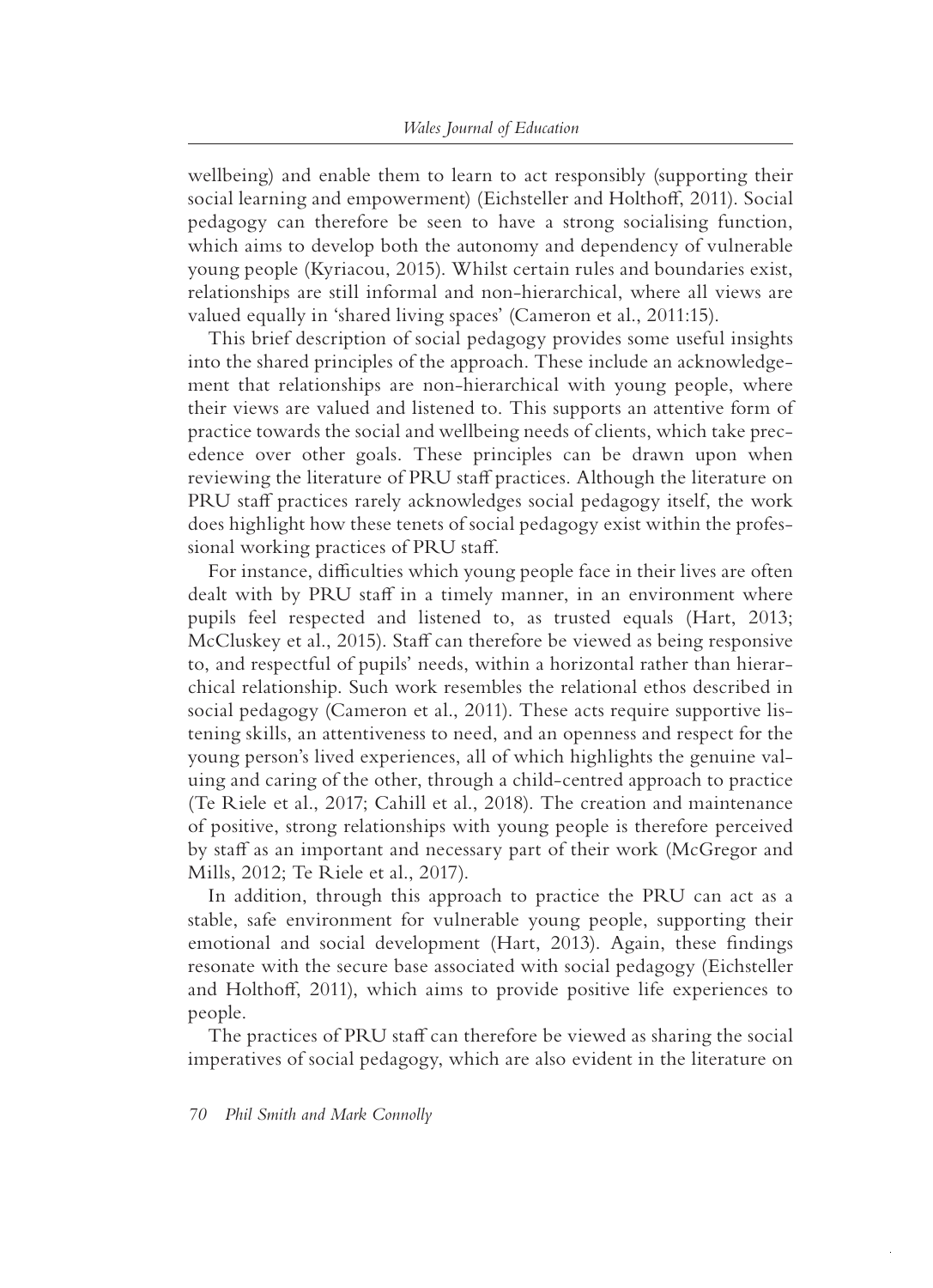best practice within alternative forms of education, where therapeutic and social tendencies have traditionally been acknowledged (Thomson and Pennacchia, 2014: 20–2).

Another concept that has recently been drawn upon within the practices of alternative education is the 'ethic of care' (Te Riele et al., 2017). Similar to social pedagogy in many respects, the ethic of care also acknowledges an attentiveness to need, over and above any other aims (Held, 2006). Non- hierarchical relationships are valued, along with the creation of a space for clients' (pupils') voices to be heard (Lloyd, 2006), within 'moral qualities' towards practice (Tronto, 1993). It is important to acknowledge here that pupil voice is also actively encouraged within mainstream forms of schooling, particularly through the introduction of school councils. However, within alternative settings, it could be argued that pupil voice is given greater precedence, due to the lower number of pupils enrolled, and the professional approach taken by staff, which prioritises the immediate emotional needs of learners over academic goals (Hart, 2013; McCluskey et al., 2015).

The work of Te Riele et al. (2017) highlights how the practitioners from alternative provisions in Australia practiced using an ethics of care in order to engage with and support the pupils. Practices here were based on the centrality of trusting relationships, where staff afforded an unconditional positive regard towards the pupils, before their own interests or any academically driven goals. In this sense, staff identified with 'a strong commitment to the social and emotional well- being of their students' (Te Riele et al., 2017: 68).

It appears then that both social pedagogy and an ethic of care as concepts, have strong moral obligations instilled within them. These moral imperatives can be likened to certain teaching practices (Day, 2000), which have recently been theorised as a form of 'occupational professionalism' (Connolly et al., 2018; Davies et al., 2018; Evetts, 2012). Such forms of professionalism are contrasted with professional work that is underpinned by realising external targets through a form of 'organisational professionalism' (Freidson, 2001).

Occupations which draw on these moral underpinnings regularly entail a degree of 'emotional labour' (Kolb, 2014; Te Riele et al., 2017), where staff are required to perform a level of emotion management, which is regulated and understanding towards the emotional needs of their clients (Fineman, 2003). Hochschild (1983), who is widely acknowledged with creating the concept of 'emotional labour' suggests that for some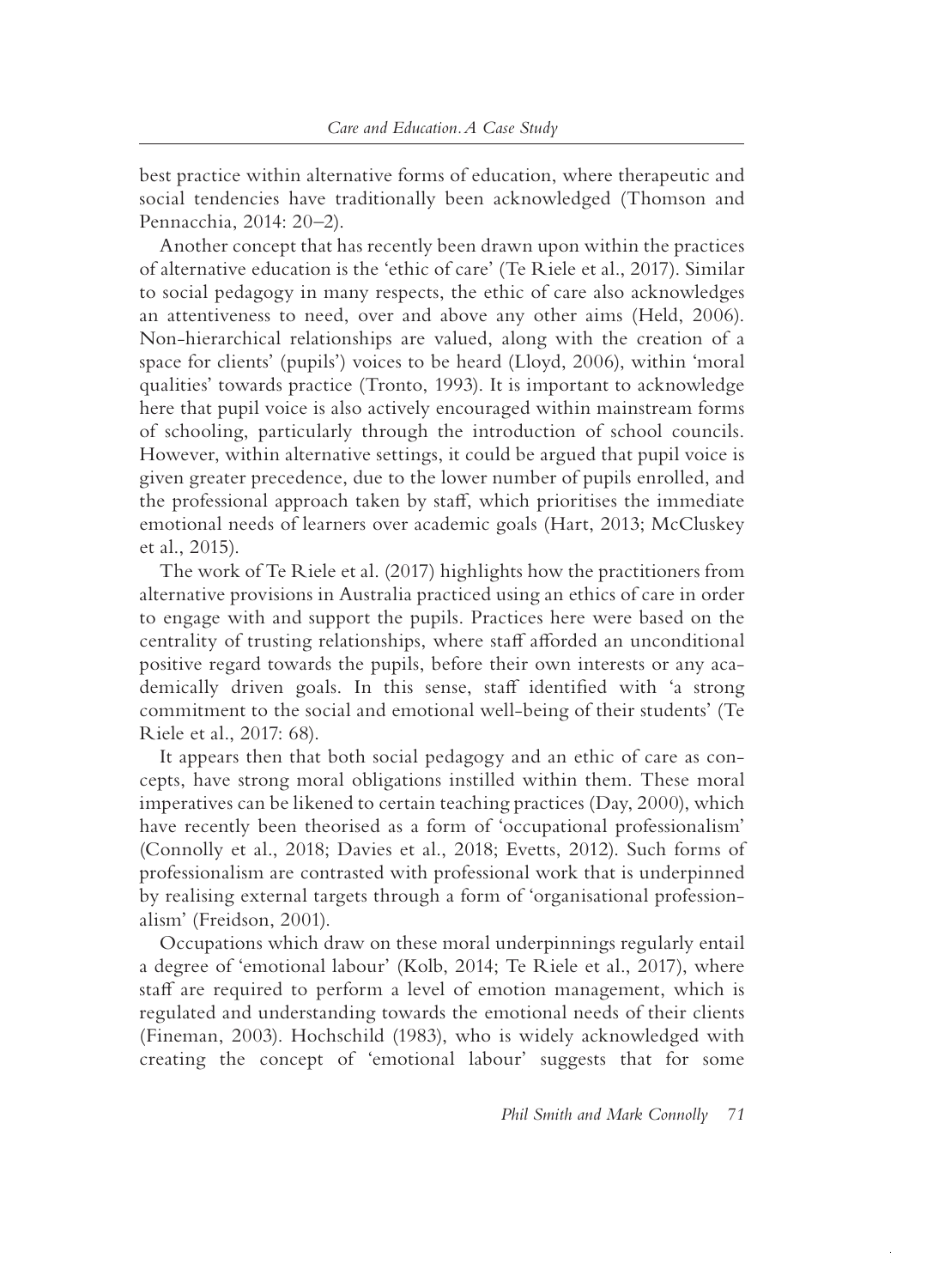professionals, this practice becomes too costly, leading to psychological damage. However, not all emotional labouring is oppressive. For those working within professions which are morally orientated, challenging work can be compensated for due to the moral rewards which they gain. Known as 'moral wages' (Kolb, 2014), these rewards equate to the improvements that staff can witness in their clients' lives, due to work being carried out. Staff therefore gain a sense of pride and moral worth from their work. Intrinsically linked, the challenges that staff face in their working environments are also what make it rewarding for them. With both social pedagogy and an ethic of care instilled within the practices of PRU staff, we suggest that these professionals value the moral obligations of their work.

While staff within PRUs have traditionally drawn on practices associated with social pedagogy, an ethic of care and a strong moral imperative to carry out their work, research has suggested that this has begun to change, particularly within the English education system (Thomson and Pennacchia, 2016). This work has illustrated how this informal, socially driven or therapeutic form of schooling has been challenged by recent policy changes which have exposed PRUs to more external accountability measures, reframing how they are run and changing the practices within them (Thomson and Pennacchia, 2016). For instance, in Thomson and Pennacchia's study (2016), processes for proving effectiveness of the profession were in place, where 'progress had to be visible and measured'. With this new emphasis on monitoring embedded within practice, the more traditional pastoral approaches became side- lined (Thomson and Pennacchia, 2016: 629).

# *Education Policy in Wales*

Since devolution in Wales, Welsh education policy has diverged from England and other parts of the UK, through WG reforms (see Power, 2016). As noted by Connolly et al. (2018b), within the context of Wales, accountability measures have been introduced following narratives that reported declining educational quality (Dixon, 2016). The publication of school performance data as part of these measures have been justified by WG as a genuine concern with struggling schools, and a useful way of understanding how best to support struggling schools in Wales. The rhetoric of this approach stands in contrast to the competition and standards narrative found in England (Connolly et al., 2018b; Power, 2016).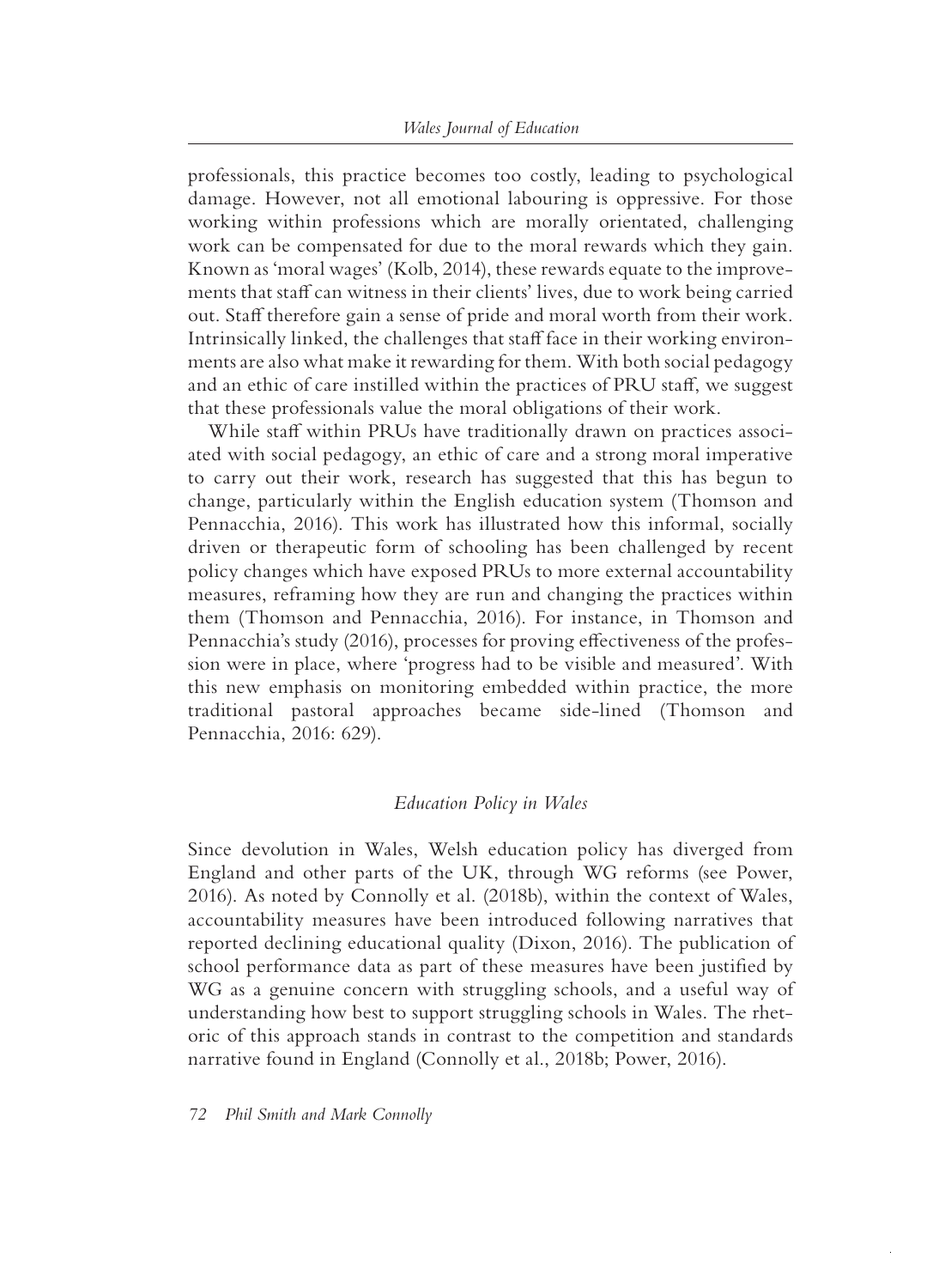In relation to Welsh PRUs, WG has shown similar concerns around the quality of provision (McCluskey et al., 2015). Good practice guidelines have acknowledged these concerns with provision quality, providing insights from specific PRU case studies (Estyn, 2015). A growing interest and narrative around the improved quality of PRU and EOTAS provision has therefore been noticeable in Wales in recent years, alongside a more recent introduction of accountability measures. WG commissioned a Task and Finish Group to oversee the transformation of the sector, with a framework for action published at the end of 2017 (WG, 2017a). Consistent with much of the current PRU inspection criteria (Estyn, 2017) the Framework For Action emphasises the need to improve both the wellbeing and learning outcomes of pupils, whilst leadership and management systems are also identified as an area for support and improvement. The need for clearer accountability structures and mechanisms are also outlined. An example of this is the recently released attainment data for pupils at Key Stage 4 in PRUs across Wales (WG, 2017a).

Within this latest Framework For Action there is also an acknowledgement for the need to identify how PRU practices are enacted, within the current educational reforms, before any non- statutory or statutory requirements are introduced to the sector. These implemented changes and planned frameworks are beginning to align Welsh PRU policies with the broader educational policy reforms of Wales.

#### *Methods*

One PRU in Wales was selected as a case study for this research. Identified as a Portfolio<sup>3</sup> PRU, the provision educates pupils between the ages of seven and eighteen years old with a range of SEBD. As a Portfolio, the PRU is distinct from most other PRUs in Wales, offering short- term provision for pupils with behavioural needs at key stages 2 and 3, as well as pupils with mental health or medical needs on a part-time or full-time basis. These pupils are also reintegrated to mainstream schools where appropriate. At the time of the study 66 pupils attended the PRU, 36 per cent of whom were eligible for free school meals. 35 staff worked in the setting, including core curriculum teachers such as English and Maths teachers, classroom assistants, councillors, and behavioural psychologists.

Six staff were interviewed in the initial phase of a wider study into PRUs in Wales, over a two- week period, concentrating on teachers' roles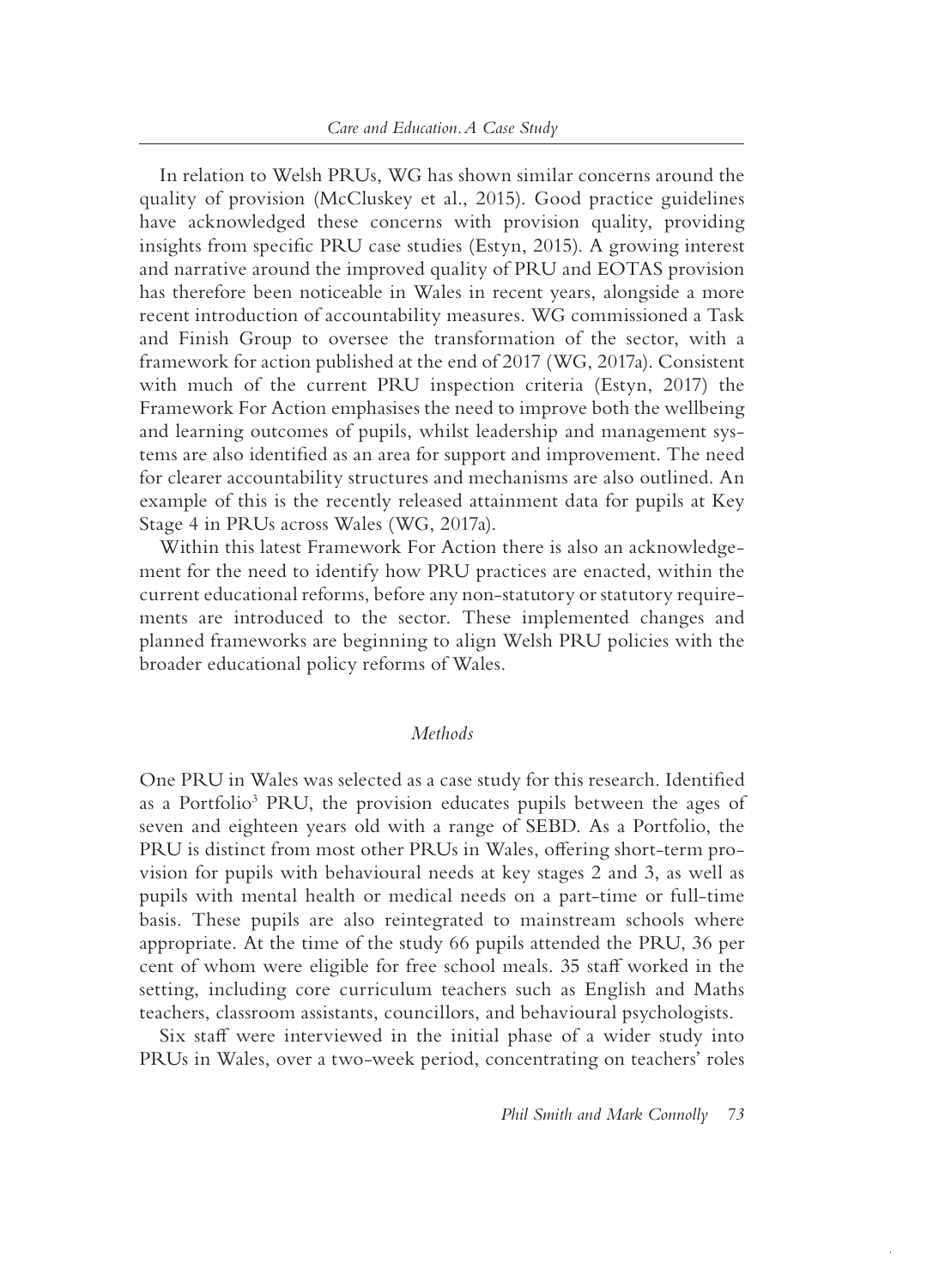and identities. Fourteen further staff were then interviewed across one academic year, which also incorporated questions about their roles and identities. The participants (n=20) were selected through purposive sampling, and all interview schedules covered themes on daily routines, and perceptions of good practice. To preserve the anonymity of the participants, their specific roles are not distinguished within the data, other than to highlight members of the senior management team, which included pathway leaders and the teacher in charge. The participants included eighteen females and three males. The participants' length of service at the PRU ranged between three months and eighteen years, whilst 14 of the staff had some experience of working within a mainstream school setting.

All of the interviews lasted between 40 minutes and one and a half hours, which were recorded and then transcribed. A manual approach to data management was adopted for analysis, which was conducted from a neutral position, where emerging themes were able to appear from the text (Seidman, 1998). Whilst we recognise the researcher's own subjectivity towards analysis, having an awareness of this supported the requirement to avoid preconceived ideas about potential findings. The analysis was therefore data-driven (Braun and Clarke, 2006). Initial themes within the text were identified and labelled before concepts or codes were generated, leading to a greater interpretation of the text (Coffey and Atkinson, 1996).

The following section provides insights into the interviewees' perceptions of their roles within the PRU.

#### *Findings*

The data provided a number of themes concurrent with findings outlined in previous research on the practices and identities of staff within alternative forms of educational provision. We group our findings here into three main categories: (i) social aspects of the profession, (ii) emotions and rewards, and (iii) external accountabilities. Firstly, we focus on the social aspects of the work, which the participants consistently identified with.

#### *Social Aspects*

The welfarist concerns that participants described highlighted the PRU role as one that lay beyond the traditional pedagogic aspects of teachers'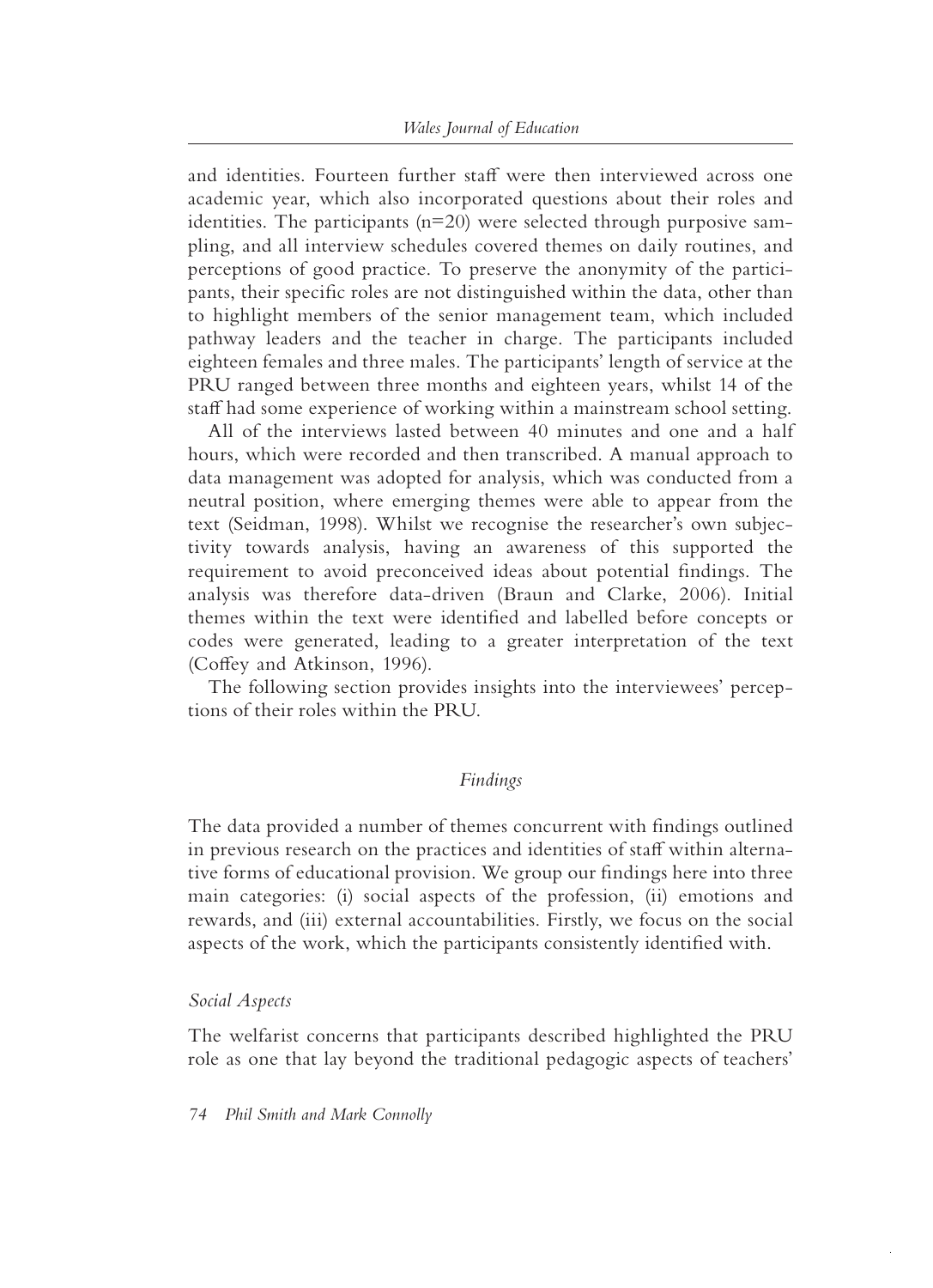work. Indeed, the social aspects of the PRU role were embedded within the PRU's values, articulated here by one of the management team:

… because it's about a smaller environment where they're completely respected, they feel safe and they can just be for themselves and recover their learning and their well-being. So, we're not a mainstream school, and so, all of that doesn't fit, atmosphere, environment, rules. And when they want a good … blast I suppose, the difference is, and cry, they're allowed … When they have a meltdown we're here. But they stay here and cope with it, and they learn to cope with it. They don't have a meltdown and leave school, they have a meltdown and then they get support to cope with it here. And learn from it. (Pathway Leader 1).

… if the student says, 'I need something, I need to tell you something,' they [staff] know it's going to happen sometime during that school day. So, they have to be there for them, to listen. (Pathway Leader 1).

This member of the senior management team provides insights into some of the core values at the PRU, which align with concepts of social pedagogy, where staff are required to provide an unconditional level of care and respect towards the pupils, in order to support their needs (Cameron et al., 2011). As identified through the concepts of social pedagogy (Eichstellar and Holthoff, 2011) this ability to work through pupils' difficulties requires a strong positive relationship, which is created through a non-hiearchical environment that is mutually respectful and valued by the social pedagogue. These central tenets of social pedagogic practice with an emphasis on the social were also recognised by the PRU staff as integral to their practice. They viewed their roles as far wider reaching than teachers, encompassing elements of social care:

I teach using nurturing principles because I feel that they've already got fragile home backgrounds … And I think that, these children are used to people giving up on them … they have a lot of negative experiences with staff in their schools from my personal experience, and they have a lot of trust issues because they've been let down by a lot of people. And it's about building up a relationship where there's trust and confidence. And also, that unconditional support. (Practitioner 1).

… If some pupils are feeling angry and upset, they will allow you to put your hands on their shoulders and say look, it's going to be ok, let's talk about it, let's have a cup of tea. Others, if you slightly touch them, or try to console them, that will make things ten times worse. So, you've got to know the child and know how you can manage the situation. (Pathway Leader 2).

Staff recognised the importance of having an in- depth knowledge of each child's needs, in order to work through any challenges that arose. In this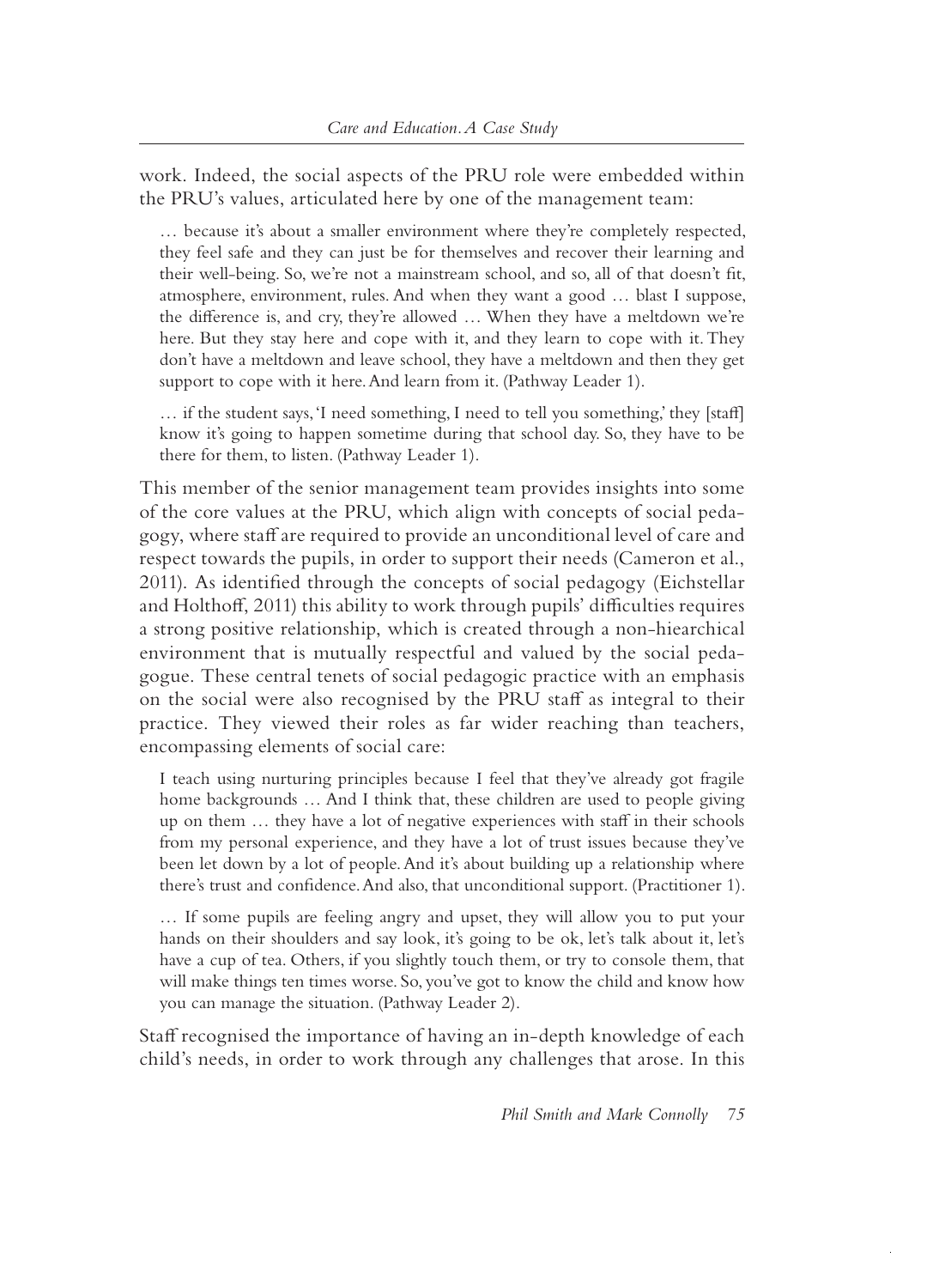way the work was child- centred, as other research has suggested (Cahill et al., 2018), as well as respectful and sensitive, towards the individual needs of each pupil.

Similar to the findings of Te Riele et al. (2017), these PRU staff foregrounded social responsibilities within their practices, situated within an overriding ethic of care:

… sometimes you come in and you've got your planning and everything and … you've got a child whose upset, you know, wellbeing is very important here. So, you just start talking … and maybe your plan has gone out of the window, but it's more important that the child is happy and safe, you know. (Practitioner 2).

And the one thing that I hope they come out with when they leave my class is ... they have a choice, and they are responsible for their behaviour. And I can't make them do anything. I can help them make the right choice, but they are responsible, and they are in control. (Practitioner 1).

This final quote highlights how staff viewed themselves as facilitators in the young people's lives. The working environment and the staff's approach to their work, provided space for the pupils to take ownership and responsibility for their own actions, alongside the support of staff. In this way, as facilitators, the practice points towards the autonomy and dependency dyad of social pedagogy described by Kyriacou (2015). Pupils were responsible for their behaviour, but staff could help them to make the right choices. These social care priorities were viewed so centrally through the descriptions of daily work at the PRU, that interviewees regularly defined their practices in opposition to the teaching practices within mainstream schools, highlighting this overtly social dimension of their work:

You have a greater number of pupils in mainstream, so you have less time to spend with individuals and you don't really get to know them so well. Here we are very clued up on their background and how they're feeling that day … so you understand their situation … you're there again consistently supporting, ensuring that you're giving them the right message that they're worth it. (Practitioner 3).

So yeah, it's that communication and we can see it a mile off, because we know our children, we know by looking at them, that something's going on. Body language, we know everything about them, which is something you might not necessarily get in a mainstream school … and we don't hide away, so I'll say 'well I'll tell you about a difficult time in my life', it's making us a bit real, we're not the sort of teacher types, even though we are teachers. (Pathway Leader 3).

The participants contrasted their profession with teachers in mainstream schools through the kinds of relationships that they felt existed in the PRU.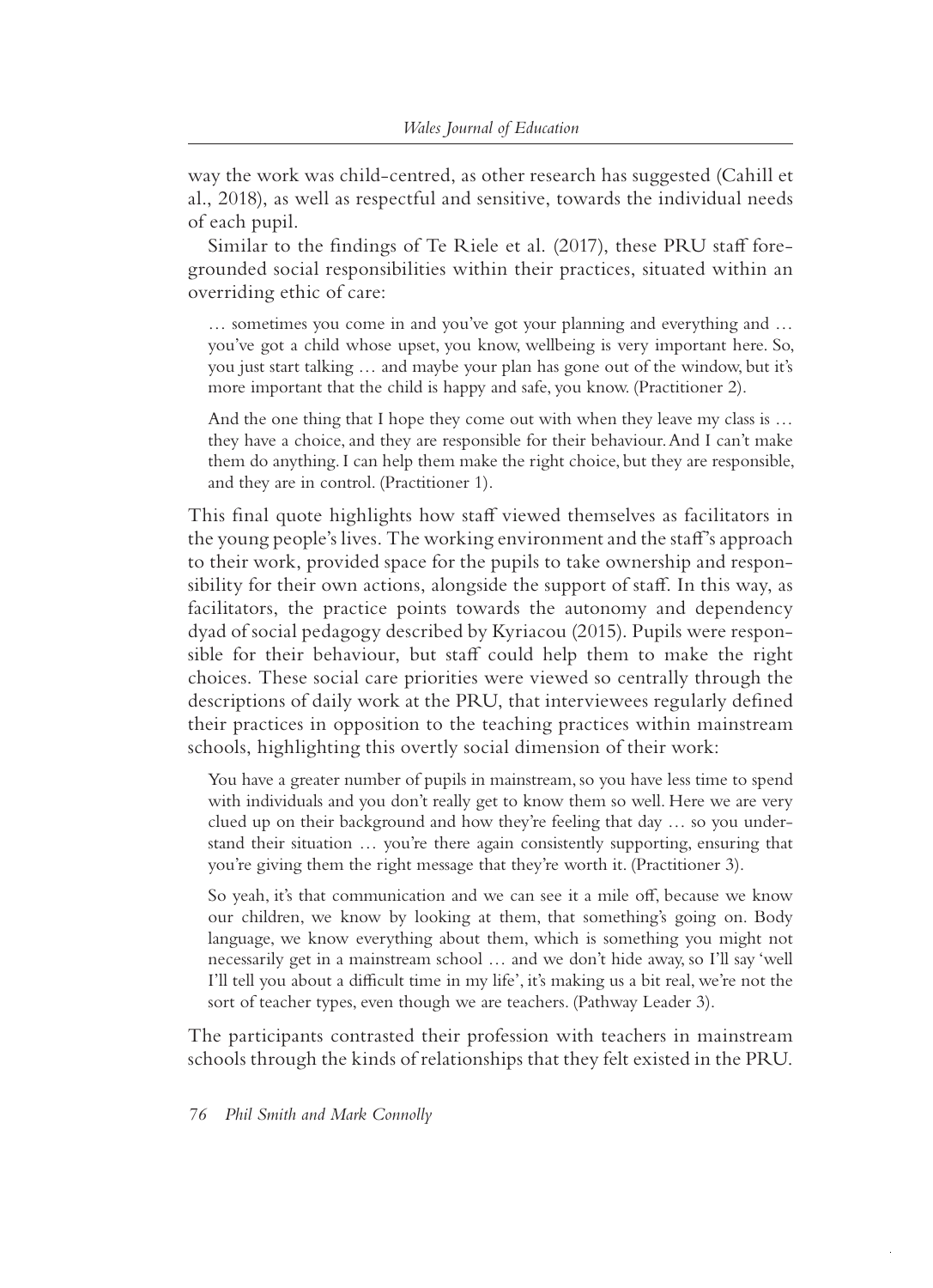These were described variously as much more informal, mutually respectful and non- hierarchical in comparison with their experiences of teaching in mainstream schools, due to the primary focus of their work in the PRU, towards the personal needs of pupils. Again, these priorities align with the underpinnings of social pedagogy (Eichstellar and Holthoff, 2011) and an ethic of care (Lloyd, 2006). The young people were active participants in decision-making processes, which provided them with a sense of empowerment in their lives:

… they absolutely love the way that we work with them … it's like how do you rate the teachers at mainstream school and how do you rate our approach and there's no comparison … and they feel, as though they're treated as equals, and I guess that's the philosophy here you know, we erm, our sort of motto here is 'we've got no problems, only solutions' and so we talk, talk, talk it through until it's done. And they appreciate that because we're listening. And for lots of these children they've not been heard … (Practitioner 4).

Whilst the relationships were viewed differently to those in mainstream schools by the staff, the comment above also highlights how staff viewed these experiences of positive relationships in the PRU as part of the pupils' social learning and healing process, similar to the findings of Thomson and Pennacchia (2014: 22). The pupils needed to be respected and listened to, because these sorts of experiences had been absent from their lives. They needed to learn about how these sorts of relationships could be created in their own lives:

... I want them to care about each other because that's a stepping-stone to successful relationships when they've left … so we work really hard on that, empathy and skills like that. (Practitioner 1).

I love the relationship I've got with them you know, because erm … they care about me, because I care about them … (Practitioner 4)

The social aspects of the role were therefore what staff identified with the most as professionals in the PRU. Although traditional aspects of the teaching role such as academic outcomes were recognised, these were secondary in comparison with the caring, social aspects of the role. Having this approach, the staff felt that pupils would learn about the necessary social skills required to get on in life, which would also allow them to engage in learning:

Even though our job is to teach academic subjects, we have to take these children first, make sure they're in a good place, in order for them to learn anything.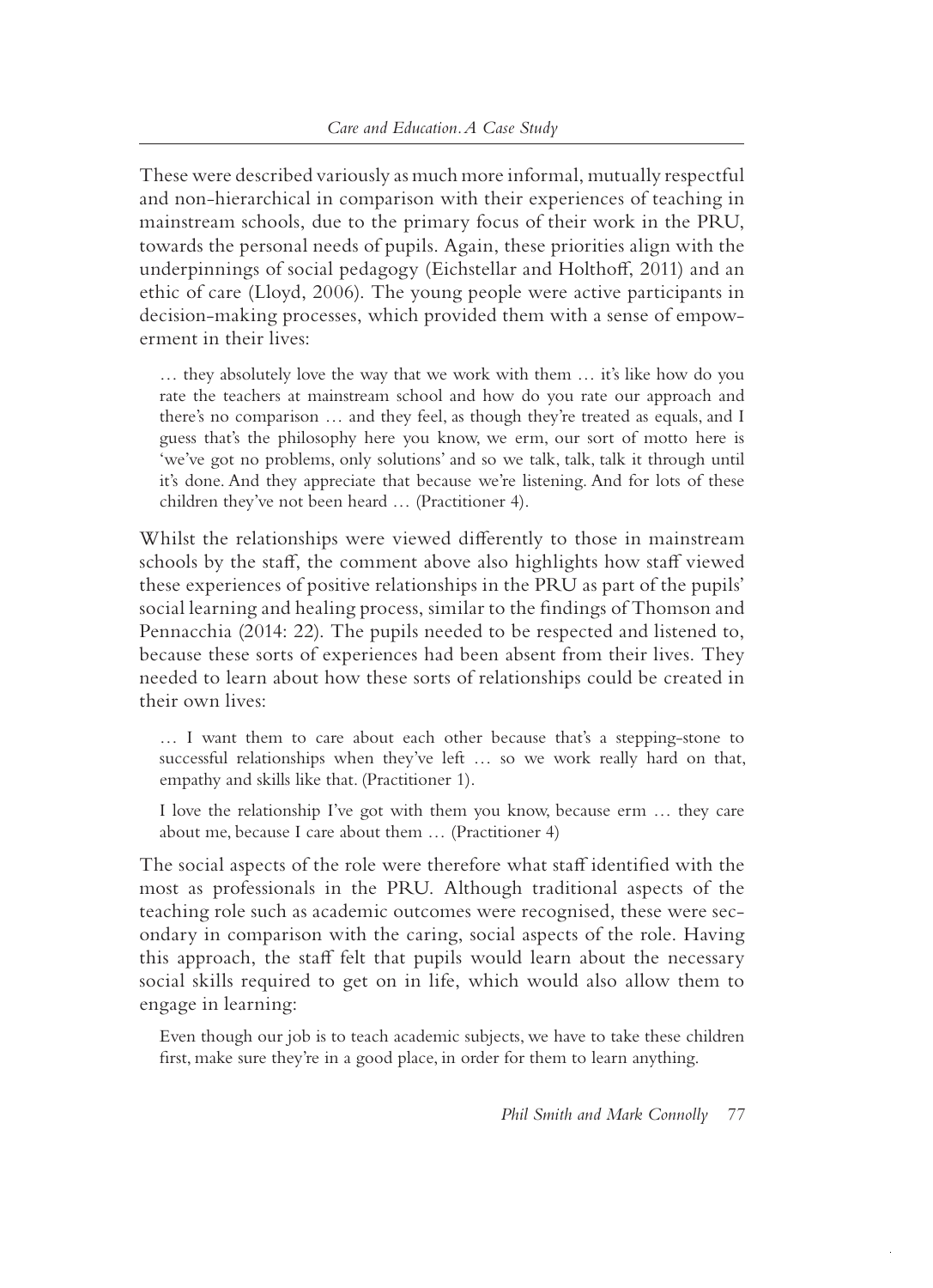… But what we do here is, our emphasis isn't about academic achievement anyway. We do that bit but it's not a priority, our priority is well-being, three days a week. (Pathway Leader 1).

Sod maths, sod English, they need to be able to put their bum on a seat. They need to be able sit on a carpet. They need to be, if they are lining up, keeping their hands to themselves. They need to have the skills that, I am not watching them every two minutes before they do something wrong. General social skills, and they haven't got them. So, I would say what's realistic for me is getting them ready to engage back in learning. (Practitioner 1).

The comments above also highlight what staff recognised as successful practice in their daily routines at the PRU. For them, success was centred on notions of improved social and wellbeing outcomes for the young people, rather than academic outcomes:

… it's not like I say, results driven. I think we all feel the same. You know, we all want to get the best out of them but at the end of the day we all appreciate that the wellbeing is integral to their happiness and learning. (Practitioner 5).

… as long as we've all come out of the lesson, and everyone is relatively calm and happy, that's good enough for me, you know ... (Practitioner 6).

It is these sorts of understandings around success by the staff that are consistent with the traditional 'best practice' aims of alternative education settings, which focus on pastoral outcomes (Thomson and Pennacchia, 2014: 22). At an institutional level therefore, the social aspects of social pedagogy, underpinned by a strong ethic of care, were central to the success of the provision.

#### *Emotions and Rewards*

The levels of commitment towards relationships and the social needs of pupils were, as has been noted elsewhere (Te Riele et al., 2017), emotionally demanding for the staff. As an institution, the PRU relied on the investment of staff in degrees of emotional labour which were apparent in several ways. Staff described instances of verbal and physical abuse which they had to deal with, whilst maintaining patience in their practice:

… there might have been a difficult weekend [for the young person] when things haven't quite gone the way you'd like to, they come in and can be very aggressive, very verbally abusive, they can throw resources and can be quite physical you know. (Pathway Leader 2).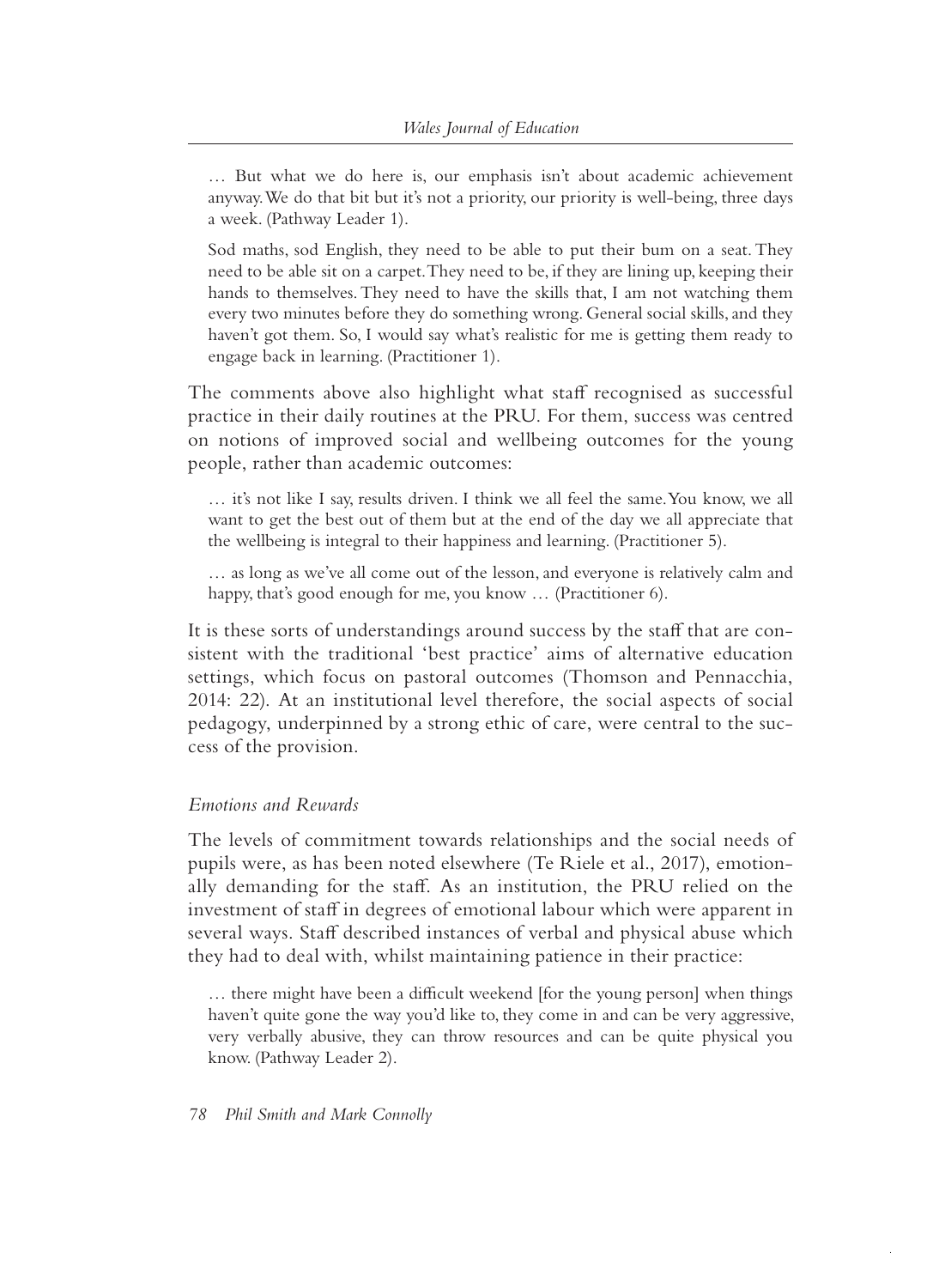… I'm calm, I'm always very calm … you know, and quiet … you don't raise your voice with any of them … you've got to be very calm and everything. (Practitioner 2)

These kinds of experiences were a regular part of the role for staff who, with their knowledge of the young people's backgrounds, understood the reasons behind these kinds of behaviours and dealt with them in a patient and emotionally managed way (Fineman, 2003). Being aware of these social difficulties in the pupils' lives were another form of emotional labour that staff had to manage as part of their role:

... they [pupils] may ... significantly self-harm in school, or they will, you know, attempt to take their own life. So, we have to deal with that, and that's very hard on the staff. (Pathway Leader 1).

I wish we could do more outside of school time … I sometimes think it's a bit sad, particularly through the holidays as well, and it does go all Pete Tong [wrong] in the holidays, and we have to pick it up again in September … holidays are a nightmare but we have to have a break … (Pathway Leader 1).

… I try to detach myself, but you still wake up in the middle of the night, worrying about a kid … you are emotionally attached to it. I don't think you could do this job … and be emotive- less you know, you couldn't do it … so you can get a bit too involved, it's having that disconnect and being able to shut off would be a magical trick, you can't just push a button, you can't do it … It's a labour of love … (Practitioner 7).

These final two comments also highlight how emotional labour was a constant challenge for staff. Even away from the PRU environment, and due to the amount of emotional care and support that staff invested into their working relationships with pupils, staff remained concerned about the welfare of pupils, as part of their moral imperatives (Cameron et al., 2011) towards the work.

This emotional labour was, however, viewed more favourably by the staff in comparison with their experiences of mainstream schooling. For them, it was these social aspects that gave their profession its meaning and purpose, which they felt had been lacking from mainstream provision, and had therefore left them feeling unfulfilled:

I just got a bit disengaged with mainstream education to be honest … I quickly realised it … wasn't what I thought it was … it was a lot about pupils being listed as numbers … and it just felt like a … data crunching machine … you couldn't build up the same relationships with the pupils … and so coming into the PRU … it's just a different challenge, and I find it much more rewarding. You can work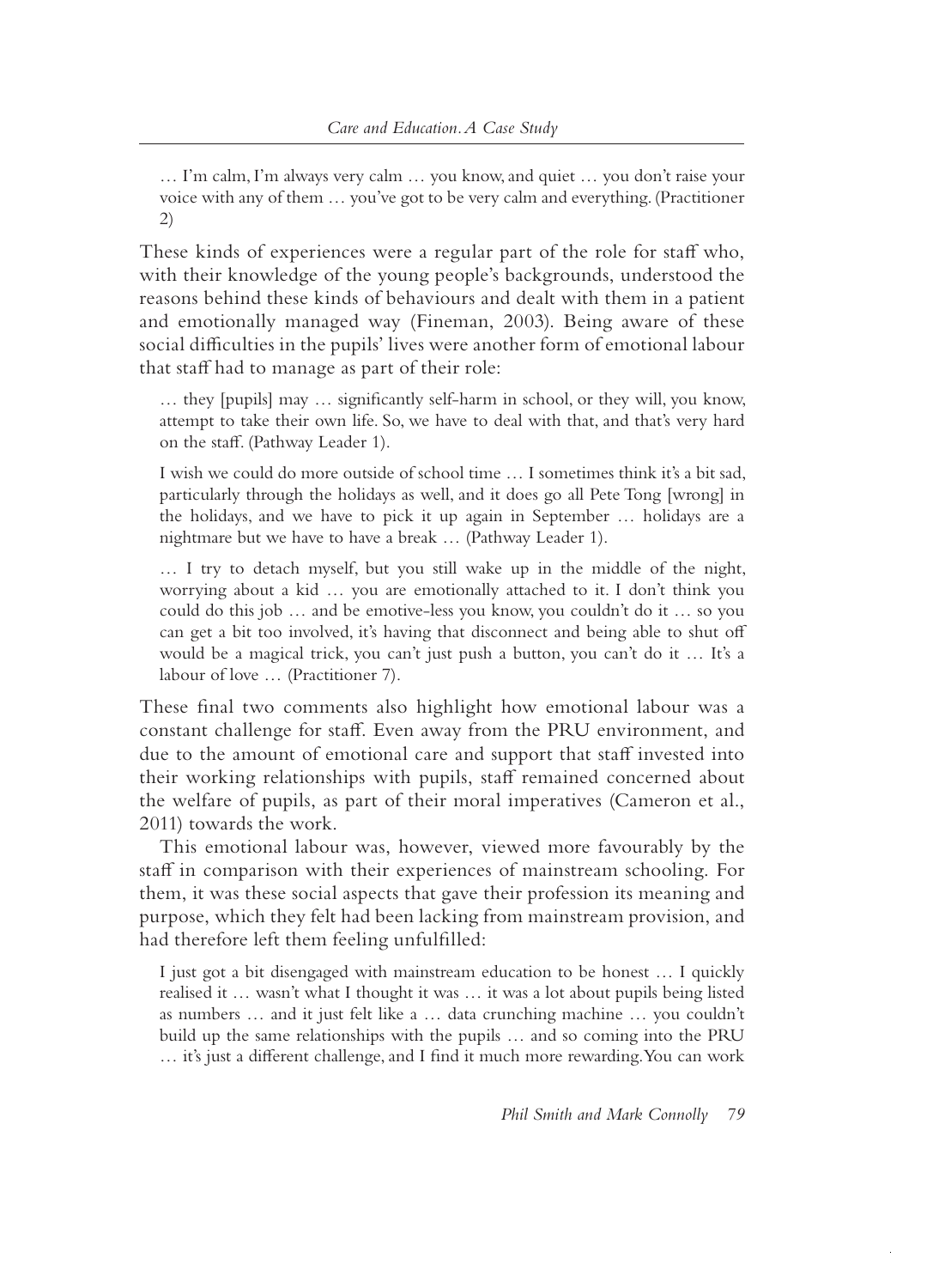with pupils who really need your support and you can see the noticeable difference as well. (Practitioner 8)

… well I was in mainstream … very high achieving school … and I suppose the weight of work, I wasn't getting weekends and it was affecting my home life … and I can remember driving to work one morning and thinking 'I don't know how much longer I can do this' so I took a year out ... I was particularly interested in smaller class sizes, in getting to know individual kids and trying to help them … here … you see in a very short amount of time, just how much of a difference you are making. It's rewarding … (Practitioner 7)

Indeed, as noted by Kolb (2014), the PRU profession and the emotional labour experienced, was intrinsically linked to the rewards of the work that staff experienced. One could not exist without the other. The difficult work provided rewarding outcomes for the staff or a degree of 'moral wages' (Kolb, 2014):

Well there's many things I love about this job. Just seeing how the children come on … how they just evolve into these lovely people, that they weren't when they came in, some of them [laughs] … it sounds dramatic, but we save lives you know in this place. And whereas I see accreditation as very important, we do save these people's lives, and we give them hope. And the rewards from that are amazing … (Pathway Leader 3)

… I drive to work some days, and I've got a very busy life outside work, and I drive to work and think 'oh god, I'm so tired,' and I get through the door and I see them and I'm like, as bright as a button, because they're so motivational. I mean, what they've been through … they are inspirational. Just that they come every day, and keep coming … (Practitioner 3).

… if you can see positive changes, then I know I've done something really right. That's why I do the job. It might not happen so often, it might not happen all the time, but when you see that difference you know you've changed that child's life. That's amazing. (Practitioner 6).

Staff recognised the value of their work, and the differences that they could make in people's lives. For them this was the reason they came into the PRU each day. They were able to witness these changes in the pupils' lives first hand, due to the nature of the small provision and the close relationships that had been formed there. Again, it was these priorities that orientated towards aspects of social pedagogy and an ethic of care, which were most central to the PRU staff's understandings of successful practice.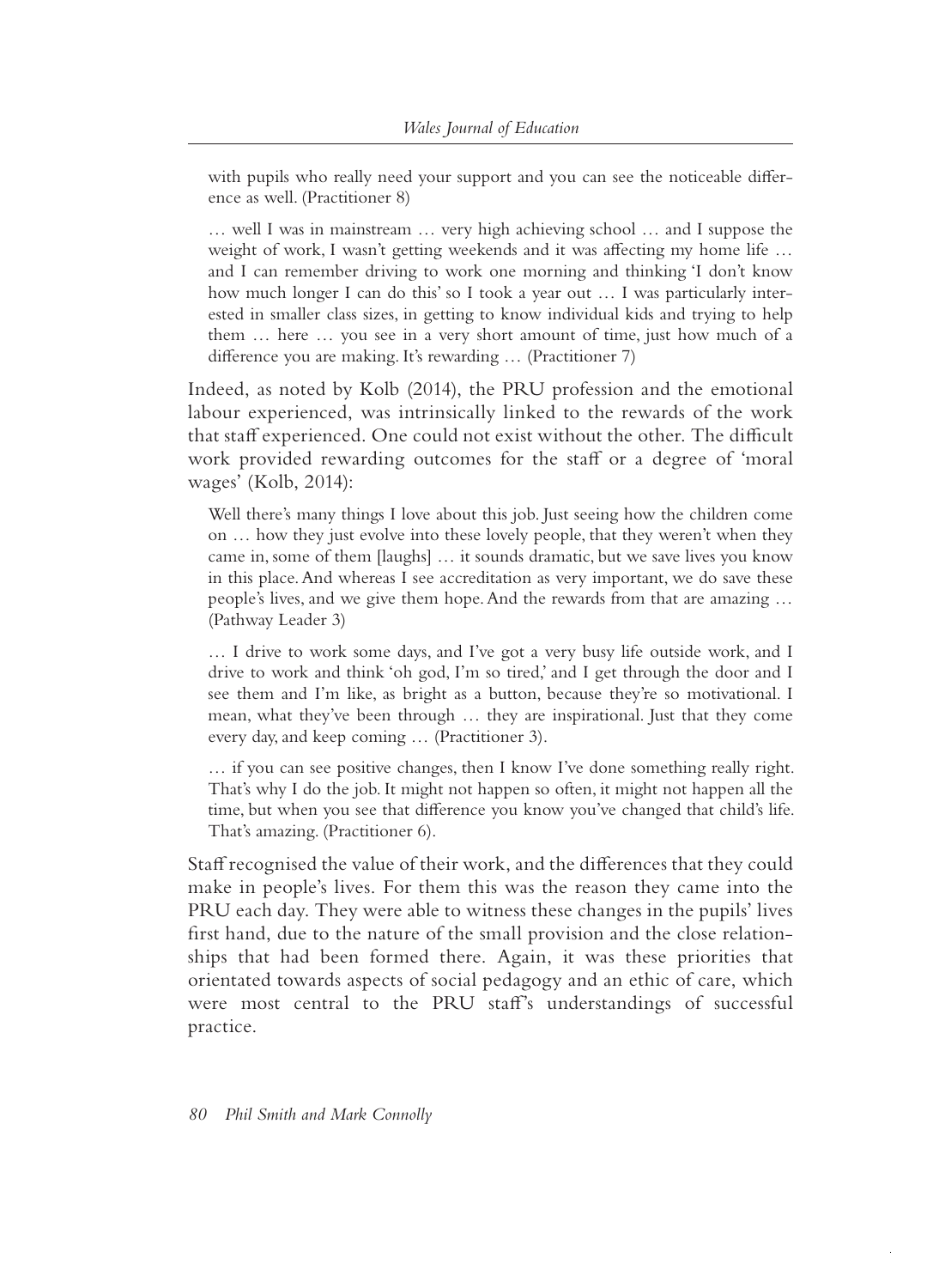# *External accountabilities*

Whilst staff prioritised the social aspects of their work, traditional forms of schooling associated with academic achievement and external accountability measures were also present. The new teacher in charge was fully aware of these responsibilities for the PRU:

You're getting money to drive the performance of particular underperforming groups, so … you've got to meet the same rigorous standards I would say. Erm, we're in school categorisation the same as everyone else … we have to function as a fully functioning school. (Teacher in charge).

I'm the person who keeps the strategic view in their head … we must have a high sense of teaching and learning … a high standard of care, support and guidance … (Teacher in charge).

Whilst the teacher in charge recognised the need for care and support, there was also the necessity for improved educational outcomes. These external pressures were clearly more apparent to the head teacher, who articulated a shift in focus at the PRU like practices elsewhere (Thomson and Pennacchia, 2016). The head outlined a more traditional form of schooling that they were now aiming for, with an emphasis on learning and academic performance:

… I think the big change has been … creating a team of staff who see themselves as a team … and we've had to accelerate that because of external pressures to improve, from Estyn and organisations like that … But bringing the focus on … teaching and learning has been the other really big change. Because all of these people [PRU staff] were very good at taking care of children and young people, supporting them, but … the purpose of school is to get a passport to something, to take you to the next step. And that's been the big change … bringing that in to add to the care, support and guidance, and not leave it behind … because we've got to be responsible for the children … spending the money we've got responsibly, to get them on a pathway where they're lifelong learners. We can't just look after them because the real world isn't like that … (Teacher in charge).

Here we gain an insight into the current focus and priorities of the PRU. The purpose is very much in line with external policy reforms for PRUs (Welsh Government, 2017a). The teacher in charge emphasises how the educational needs of learners at the PRU should be given an equal status to their wellbeing needs, through the establishment of more traditional academic learning within practice. However, when it came to accountability measures and academic outcomes/performance the teacher in charge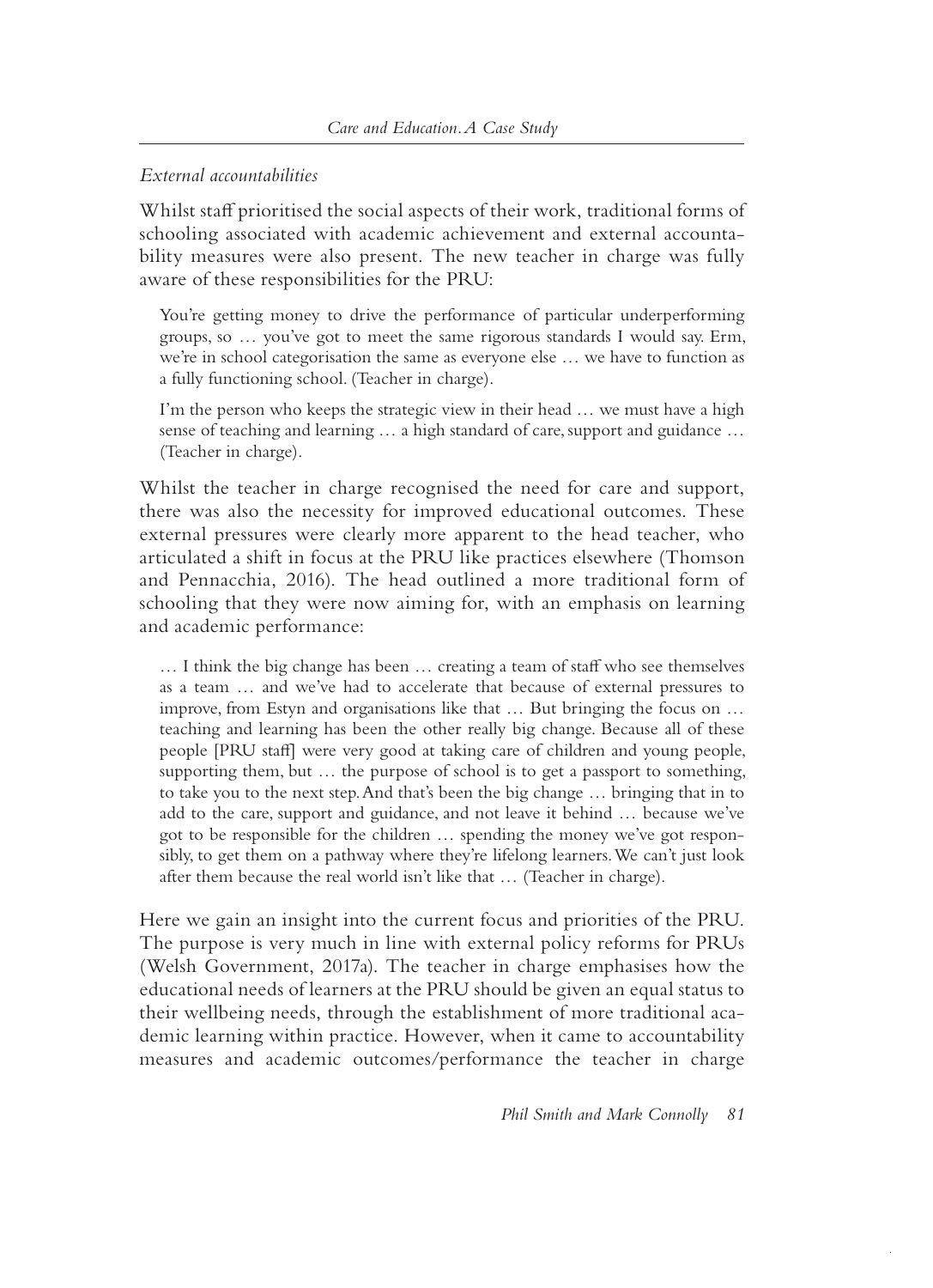voiced concerns, as it was felt that contextualised factors related to the PRU pupils' lives were being ignored:

Estyn have got five areas now, and they've got care, support and guidance and wellbeing, they are interested in that. But there's no measure of it ... it's quite tokenistic isn't it, because who publishes that … there's no measure of wellbeing. Or did I do a good job of putting you back together, even though you only got one GCSE … There was one girl who got a B in Art. What an amazing achievement … she'd been sectioned, she'd got out of bed, she'd come in … and her work … was commended by the examiners. Erm … doesn't make level one threshold, or level two threshold<sup>4</sup> ... and the director said to me 'your results are zero ...' the point is, in level two threshold Welsh Government are effectively saying 'I'm only interested in your exam results'. They are not measuring the wellbeing, the health of those pupils, their ability to cope with life at all … some of them have thought about and have tried to commit suicide … I'd love them all to get five GCSE's, but the achievement is relative to the starting point. (Teacher in Charge).

The quotes above highlight a shift that was taking place in relation to the PRU's priorities and the expertise which the teacher in charge felt PRU staff now required, as part of their working role. This was therefore a transitional period for the PRU and its staff. This transition was recognised and articulated by a member of staff, who described the ways in which the curriculum was changing, with a greater onus on academic subjects and achievement:

we're becoming more like a mainstream school, with more subjects, more teaching staff … I think it's going that way. They talk about what level are they at, are they going to get five C grades at GCSE … we never really had that prior … it might have been there, but it was never really brought up. (Practitioner 7).

Following on, the participant described how these changes were having an impact on their role and priorities. With the PRU's new priorities towards academic achievement, they felt unsure about how this could be achieved in their daily work, alongside the wellbeing aspects of the role:

… it's becoming more to the fore, is the onus that is now being placed on academic achievement … it has to be about the wellbeing, and the time that that takes … means that academically … you haven't got the class time … yet the management team want academic results and they want the wellbeing and you kind of go, 'well hold on a minute … (Practitioner 7).

As the data indicates, whilst staff members articulated and associated with a strong moral and social ethic towards their work, they were also experiencing a transitional period within the PRU, towards a more organisational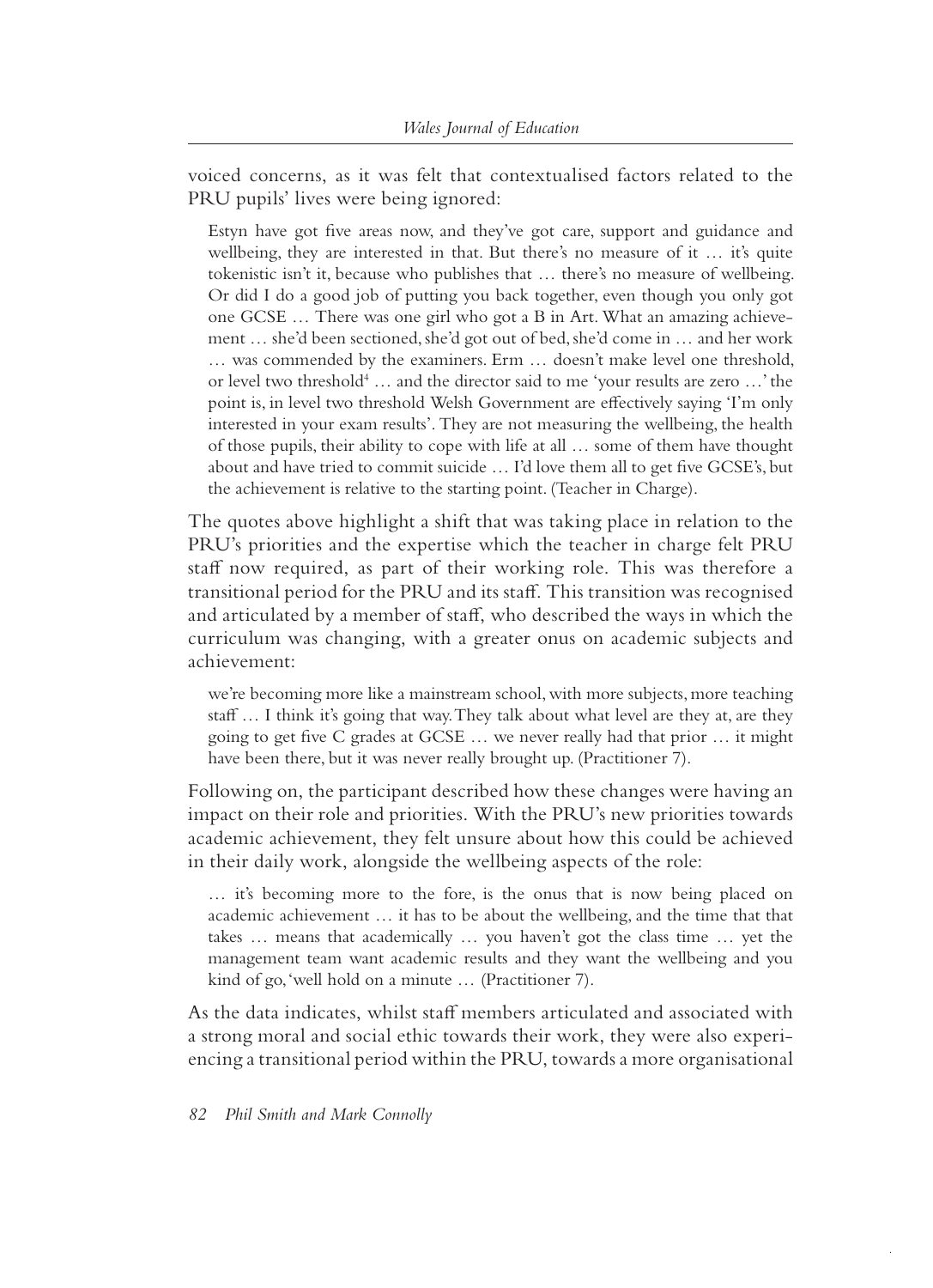form of profession (Freidson, 2001). As such, the practices of staff also incorporated a greater focus on academic subjects and outcomes.

#### *Discussion*

The data from this study illustrates how teachers within a PRU setting view their professional role as a hybrid between social worker and teacher. Their accounts are consistent with a social pedagogic approach to teaching (Eichstellar and Holthoff, 2011) which is underpinned by a strong moral purpose and a developed ethic of care. This social pedagogic approach was juxtaposed with mainstream teaching in a number of ways: non-hierarchical; holistic and empathetic. While traditional academic outcomes were recognised as important, for PRU staff these were secondary to the social aspects of the role. These findings were consistent with the work of Thompson and Pennacchia (2014) within the English context where they located the traditional professional role and identity of PRU teachers within a social, pastoral framework. However, Thompson and Pennacchia's (2016) work has highlighted how, within the English context, external accountability mechanisms have resulted in the reframing of the professional work and identity of teachers within English PRUs. A key feature of this has been the encroachment of alternative logics of managerialism and bureaucracy which have reduced the social element and, for some teachers, ethical underpinning of their practice. While this has not been the case in Wales, the data suggested that the increased political and external scrutiny of the PRU setting has resulted in some moves away from what PRU teachers viewed as the key social element of the role.

Certainly WG are rightly concerned about the outcomes of students attending a PRU setting and it would be an abdication of duty on their and PRU teachers' part not to be concerned with these students' educational attainment. However, it is imperative that when developing metrics of success, WG should not reduce outcome measures to decontextualized data on achievement and continue to promote the highly contextual dimension to any performance data on students outside of mainstream provision (WG, 2017a). They should also recognise that the core social element of PRU teaching is difficult to measure and that there is the danger, within the highly politicised educational environment, that a crude interpretation of this data will result in the narrowing of PRU practice and the professional role and identity of those working there. It is also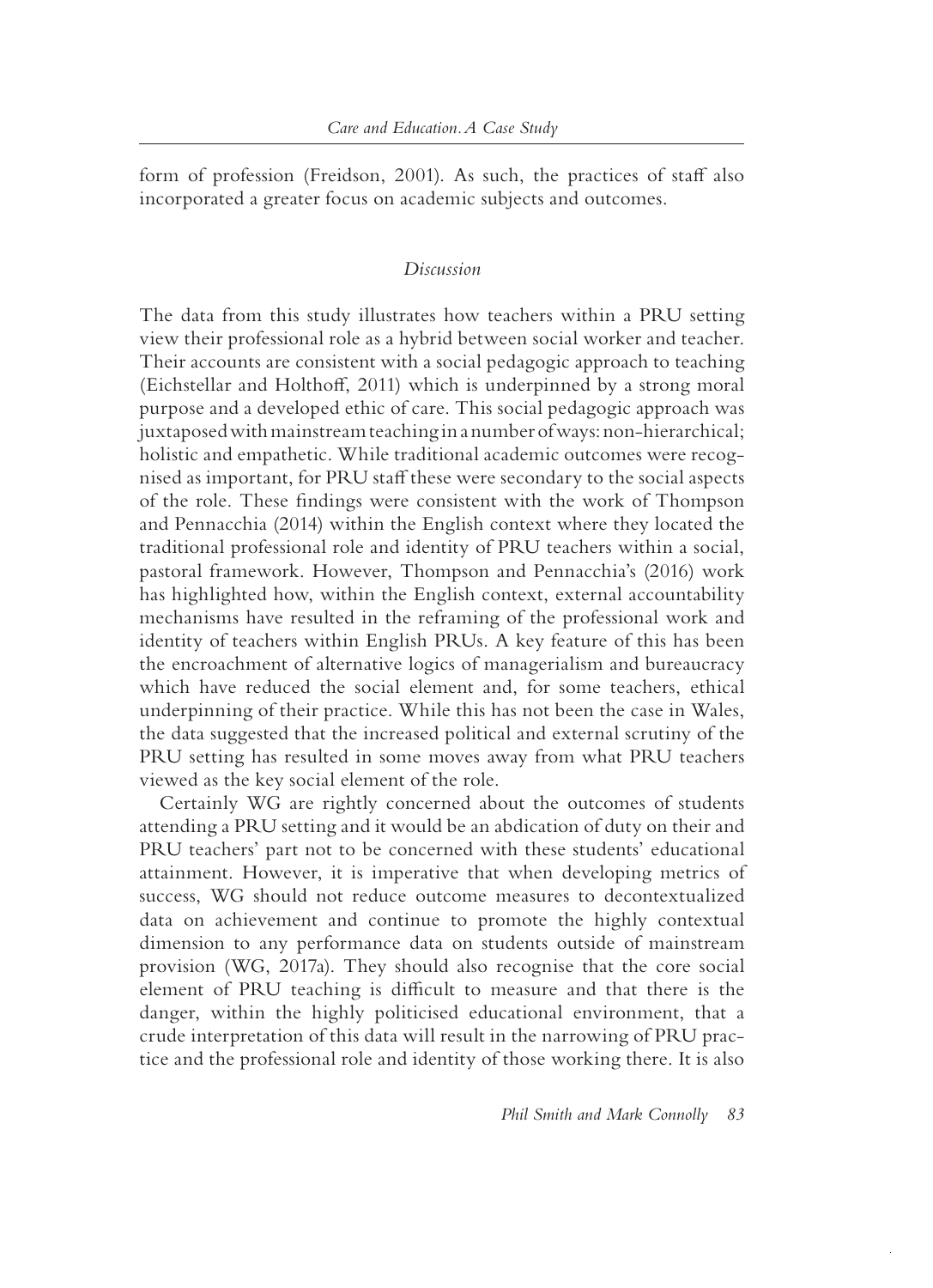important that data is owned by the profession to inform their practice and increase their sense of agency (Connolly et al., 2018ab; Davies et al., 2018; Biesta, Priestley and Robinson, 2015). It is encouraging that in its most recent report on PRUs WG (2017a) highlight any data generated should be owned by professionals working within the sector. In addition, the report recognised the complexity of this hybrid professional work and the need to develop structures for inter-agency collaboration through the development of EOTAS panels which will, ideally, help realise students' social as well as academic needs.

Without this recognition and celebration of the hybrid professional work of social pedagogy, there is the danger that the work of teachers within a PRU will be redefined through accountability to narrow performance metrics which would reduce PRU's social pedagogy, reframe PRU teachers' professional role and identity and, potentially, cleave PRU pedagogy from its core ethical concerns.

# *References*

- BBC. (2018). *Target pressures see children taken out of school, union says.* [Online]. Available at: *https://www.bbc.co.uk/news /uk- wales-45508976* (Accessed 26/9/18).
- Biesta, G., Priestley, M. & Robinson, S. (2015). 'The role and beliefs in teacher agency', *Teachers and Teaching* 21 (6) 624–40.
- Braun, V., and Clarke, V. (2006). 'Using thematic analysis in psychology', *Qualitative Research in Psychology* 3(2) 77–101.
- Brodie, I. (2001). *Children's Homes and School Exclusion: Redefining the Problem.*  Jessica Kingsley Publishers, London.
- Bronfenbrenner, U. (1979). *The ecology of human development: Experiments by nature and design.* Cambridge, MA, Harvard University Press.
- Cahill, K., Curtin, A., Hall, K., and O'Sullivan, D. (2018). 'Views From The Margins: Teacher Perspectives On Alternative Education Provision In Ireland', *International Journal of Inclusive Education.* [Online]. Available at: https://www.ta ndfonline.com/doi/abs/10.1080/13603116.2018.1492643 (Accessed 02/08/18).
- Cameron, C., Petrie, P., Wigfall, V., Kleipoedszus, S., and Jasper, A. (2011). *Final*  report of the social pedagogy pilot programme: development and implementation [Online]. Available at: *http://eprints.ioe.ac.uk/6767/1/Cameron2011Final%28Report%29.pdf* (Accessed 21/08/18).
- Carlile, A. (2011). Docile bodies or contested space? Working under the shadow of permanent exclusion. *International Journal of Inclusive Education*, 15(3) 303–16.
- Children's Commissioner for Wales. (2014). 'The Right to Learn: Supporting Children and Young People at Pupil Referral Units to Reach Their Potential.'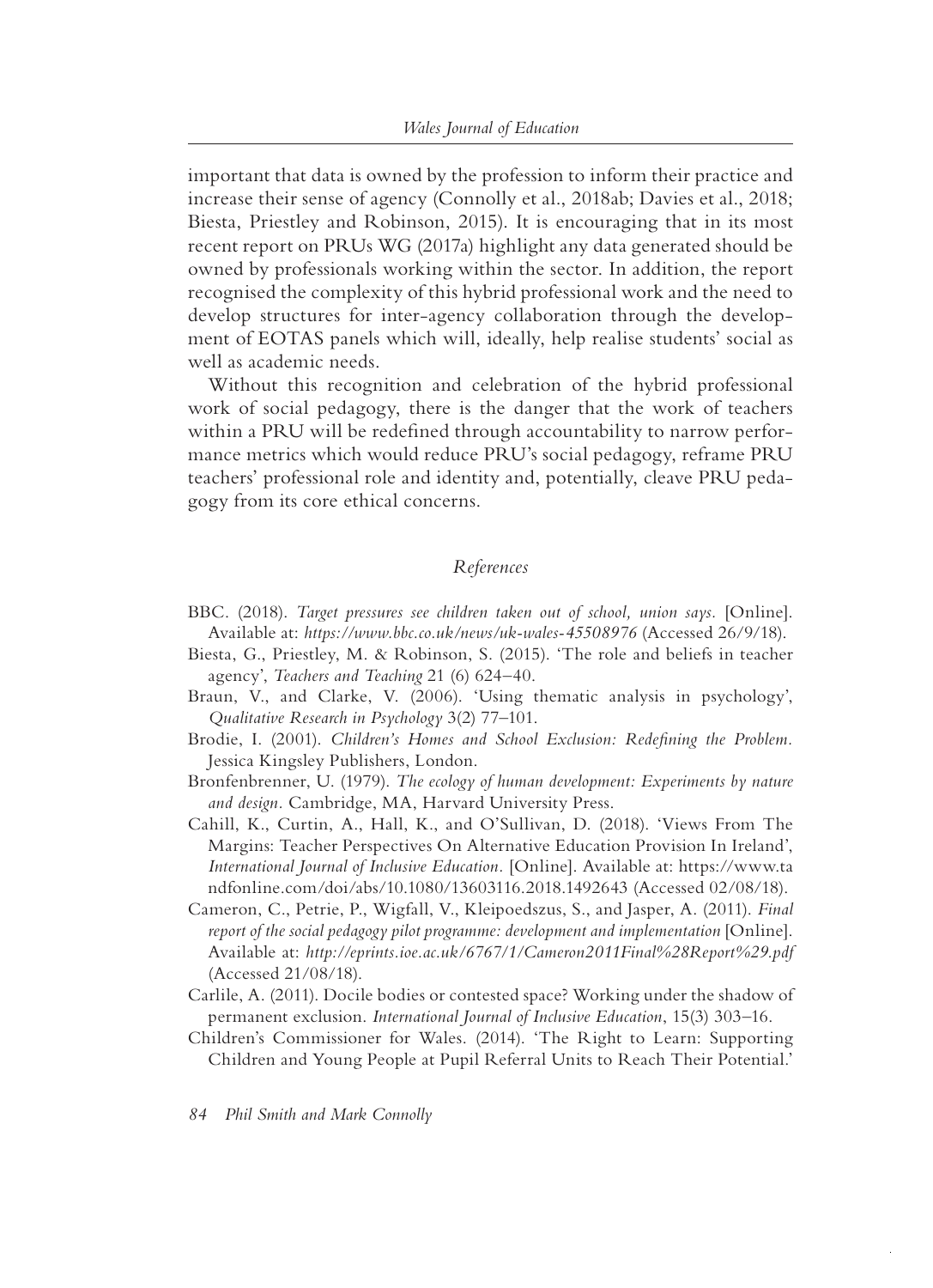[Online]. Available at: *https://www.childcomwales.org.uk/uploads/publications/456. pdf* (Accessed 21/03/15).

- Coffey, A., and Atkinson, P. (1996). *Making Sense of Qualitative Data.* London, Sage Publications.
- Connolly, M., Hadfield, M., Barnes, Y., and Snook, J. (2018a). 'The accommodation of contested identities: The impact of participation in a practice-based masters programme on beginning teachers' professional identity and sense of agency', *Teaching and Teacher Education*, 71 241–50.
- Connolly, M., Milton, E., Davies, A. J., Barrance, R. (2018b). 'Turning heads: The impact of political reform on the professional role, identity and recruitment of head teachers in Wales', *British Educational Research Journal*, 44(4), 608–25.
- Day, C. (2000). 'Effective Leadership and Reflective Practice', *Reflective Practice*, 1, 113–27.
- Dixon, P. (2016). *Testing times: Success, failure and fiasco in education policy in Wales since devolution.* Cardiff, Welsh Academic Press.
- Education Select Committee. (2017). 'Education Committee launches inquiry into Alternative Provision', [Online]. Available at: https://www.parliament.uk/ business/committees /committees- a- z/commons- select/education- committee/ news- parliament-2017/alternative- provision- inquiry-2017–19-/ (Accessed 03/08/18).
- Eichsteller, G., and Holthoff, S. (2011). 'Conceptual Foundations of Social Pedagogy: A Transnational Perspective from Germany', In Cameron, C., and Moss, P. (eds), *Social Pedagogy and Working with Children and Young People: Where Care and Education Meet.* London, Jessica Kingsley Publishers, pp. 33–52.
- Estyn. (2015). *Education other than at school: a good practice survey*. [Online]. Available at: *http://www.estyn.gov.wales /thematic- reports/education- other- school- good- practicesurvey- june-2015* (Accessed 05/08/18).
- Estyn. (2017). *Guidance handbook for the inspection of pupil referral units.* [Online]. Available at: https://www.estyn.gov.wales/document/guidance-handbook-inspection*pupil- referral- units* (Accessed 10/10/17).
- Fineman, S. (2003). *Understanding Emotion at Work.* London, Page Publications Ltd.
- Freidson, E. (2001). *Professionalism, the Third Logic.* Cambridge, Policy Press.

Hart, N. (2013). 'What helps children in a pupil referral unit (PRU)? An exploration into the potential protective factors of a PRU as identified by children and staff', *Emotional and Behavioural Difficulties* 18(2), 196–212.

- Hochschild, A. (1983). *The Managed Heart.* Berkeley, University of California Press.
- Kolb, K. (2014). *Moral Wages. The Emotional Dilemmas of Victim Advocacy and Counselling.* California, University of California Press.
- Kyriacou, C. (2009). 'The Five Dimensions of Social Pedagogy Within Schools', *Pastoral Care In Education* 27(2), 101–8.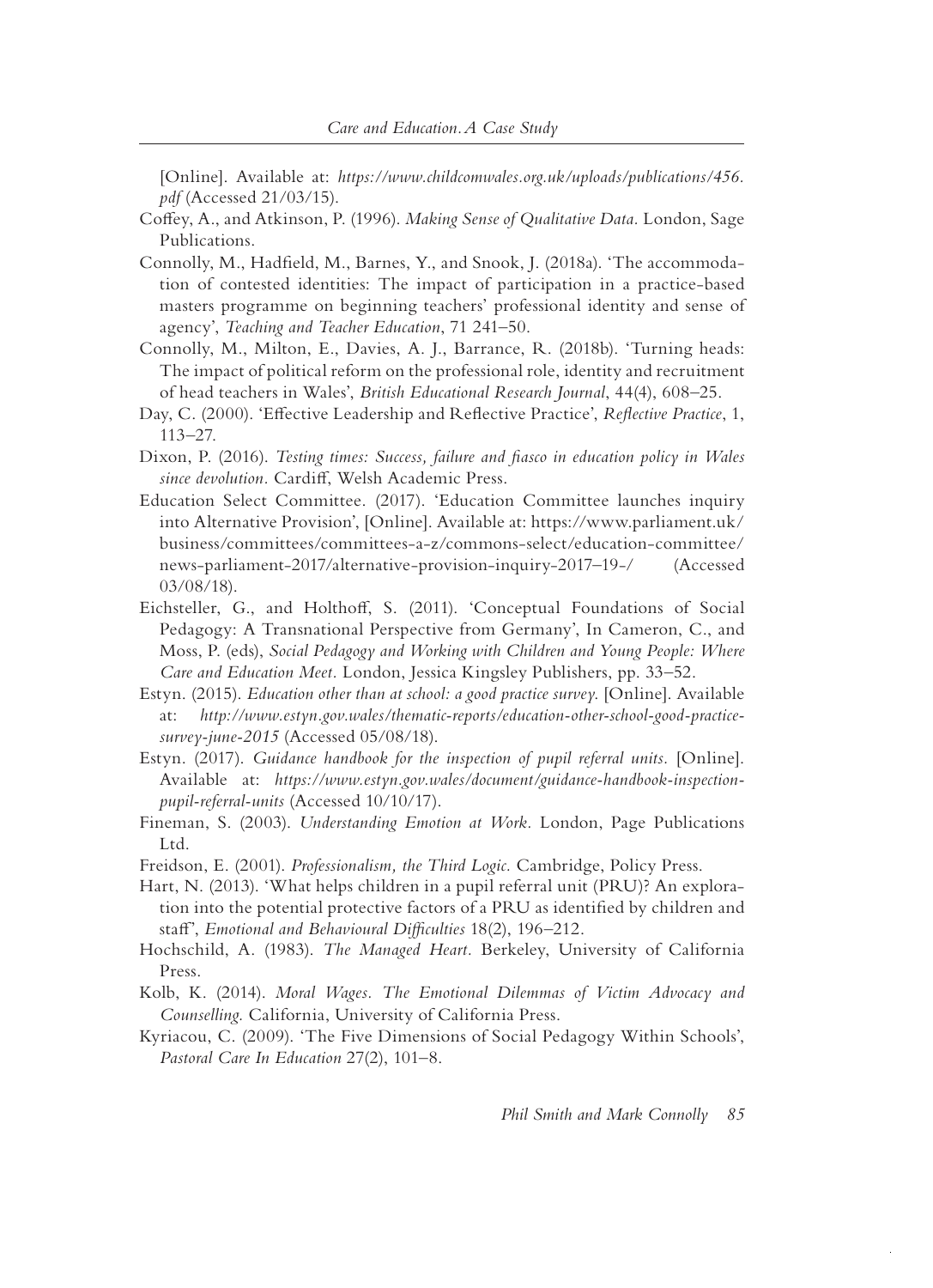- Kyriacou, C. (2015). 'Social Pedagogy and Pastoral Care in Schools', *British Journal of Guidance and Counselling* 43(4), 429–37.
- Lloyd, L. (2006). 'A Caring Profession? The Ethics of Care and Social Work with Older People', *British Journal of Social Work* 36 (7), 1171–85.
- Lloyd- Smith, M. (1984). *Disrupted Schooling: The Growth of the Special Unit.* London, John Murray.
- Macrae, S., Maguire, M., and Milbourne, L. (2003). 'Social exclusion: Exclusion from school', *International Journal of Inclusive Education* 7(2), 89–101.
- McCluskey, G., Riddell, S., and Weedon, E. (2015). 'Children's Rights, School Exclusion and Alternative Educational Provision', *International Journal of Inclusive Education*, 19(6), 595–607.
- McGregor, G., and Mills, M. (2012). 'Alternative Education Sites and Marginalised Young People: "I Wish There Were More Schools Like This One"'. *International Journal of Inclusive Education*, 19(8), 843–62.
- Meo, A., and Parker, A. (2004). 'Teachers, Teaching and Educational Exclusion: Pupil Referral Units and Pedagogic Practice', *International Journal of Inclusive Education*, 8(1), 103–20.
- Pithouse, A., and Rees, A. (2015). *Creating Stable Foster Placements: Learning from Foster Children and the Families Who Care For Them.* London, Jessica Kingsley Publishers.
- Pomeroy, E. (1999). 'The Teacher- Student Relationship in Secondary School: Insights From Exlcuded Pupils', *British Journal of Sociology of Education*, 20(4), 465–82.
- Power, S. (2016). 'The politics of education and the misrecognition of Wales', *Oxford Review of Education*, 42(3), 285–98.
- Power, S., and Taylor, C. (2018). 'Not in the classroom, but still on the register: hidden forms of school exclusion', *International Journal of Inclusive Education*, DOI: 10.1080/13603116.2018.1492644.
- Seidman, I. (1998). *Interviewing as Qualitative Research: A Guide for Researchers in Education and the Social Sciences.* New York, Teachers College Press.
- Sellman, E., Bedward, J., Cole, T., and Daniels, H. (2002). 'A Sociocultural Approach to Exclusion', *British Educational Research Journal*, 28(6), 889–900.
- Solomon, Y., and Rogers, C. (2001). 'Motivational Patterns In Disaffected School Students: Insights From Pupil Referral Unit Clients', *British Educational Research Journal*, 27(3), 331–45.
- Taylor, C. (2012). *Improving alternative provision. London: Department for Education (DfE).* [Online]. Available at: *https://www.education.gov.uk/publications/eOrdering-Download/improving%20alternative%20provision.pdf* (Accessed 22/5/17).
- Te Riele, K., Mills, M., McGregor, G., and Baroutsis, A. (2017). 'Exploring The Affective Dimension Of Teachers' Work In Alternative School Settings', *Teacher Education*, 28(1), 56–71.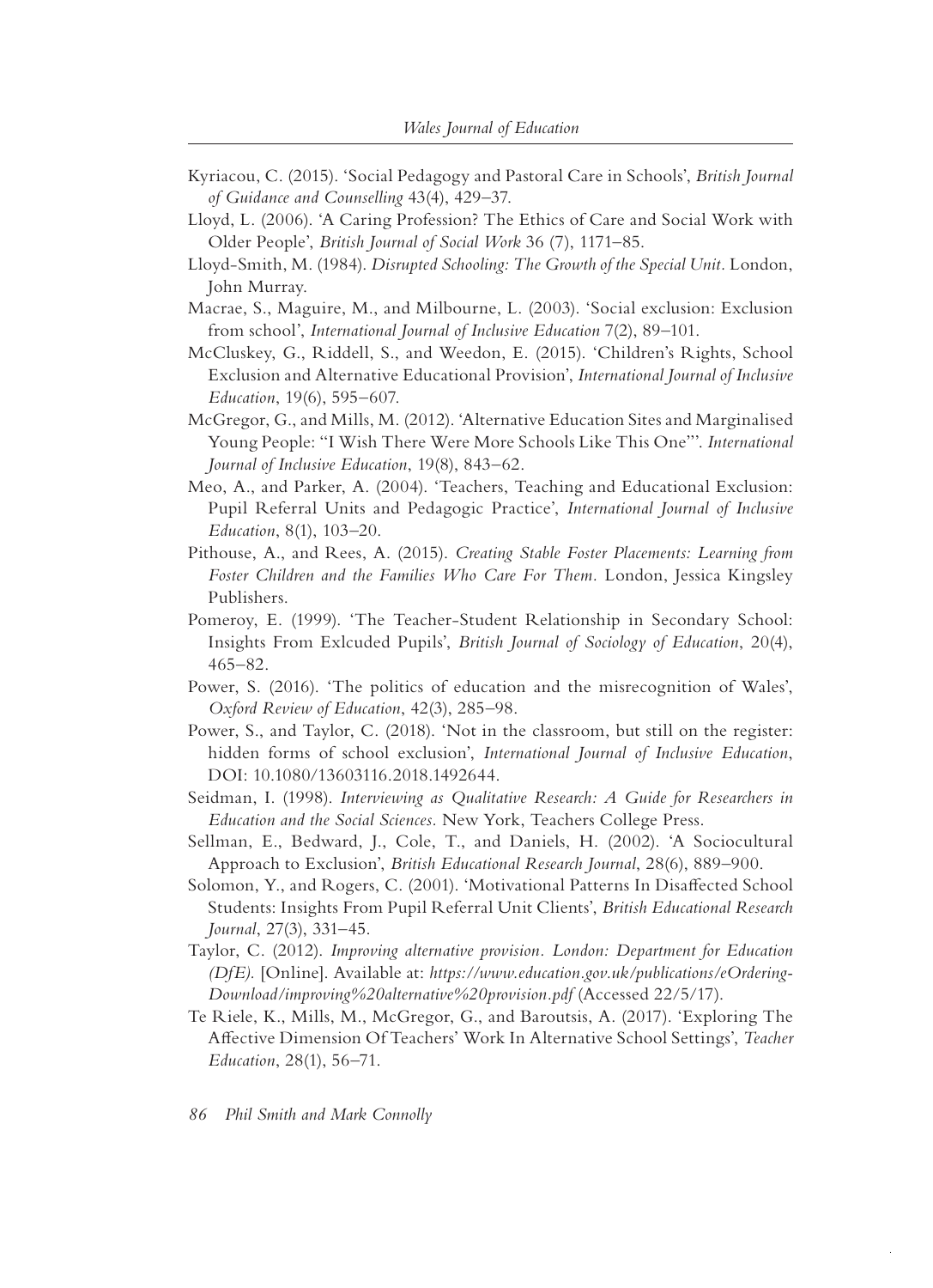- tes. (2018). 'Off- rolling is unethical, inappropriate and beyond repugnant the consequences are devastating' [Online]. Available at: *https://www.tes.com/news / rolling- unethical- inappropriate- and- beyond- repugnant- consequences- are- devastating* (Accessed 03/08/18).
- The Guardian. (2018). 'Wild west' system of exclusions is failing pupils, say MPs. [Online]. Available at: *https://www.theguardian.com/education/2018/jul/25/ children- abandoned- after- school- exclusions- say- mps* (Accessed 03/08/18).
- Thomson, P., and Pennacchia, J. (2014). 'What's The Alternative? Effective Support For Young People Disengaging From The Mainstream' [Online]. *https://www.researchgate.net/publication/281451351\_What%27s\_the\_alternative\_ Effective\_support\_for\_young\_people\_disengaging\_from\_the\_mainstream\_Funder\_ The\_Princes\_Trust* (Accessed 05/04/15).
- Thomson, P., and Pennacchia, J. (2016). 'Hugs and Behaviour Points: Alternative Education and the Regulation of "Excluded" Youth', *International Journal of Inclusive Education*, 20(6), 622–40.
- Tronto, J. (1994). *Moral Boundaries: A Political Argument for an Ethic of Care.* New York, Routledge.
- Welsh Government. (2017a). *Education Otherwise Than At School (EOTAS) Framework For Action* [Online]. Available at: *https://gov.wales/docs/dcells/ publications/171204- eotas- framework- for- action- en.pdf* (Accessed 20/08/18).
- Welsh Government. (2017b). *Pupils educated other than at School, 2016/17.* [Online]. Available at: *http://gov.wales/docs/statistics/2017/170803- pupils- educated- otherthan- at- school-2016–17-en.pdf* (Accessed10/08/18).
- Welsh Government. (2017c). *ALN Draft Code of Practice.* [Online]. Available at: *http://www.senedd.assembly.wales/documents/s59527/Draft%20Additional%20 Learning%20Needs%20Code%20February%202017.pdf* (Accessed 29/09/18).
- Wexler, P., Crichlow, J., Martusewicz, R. (1992). *Becoming Somebody. Toward a Social Psychology of School.* London, Falmer Press.
- Whitty, G. (2008). 'Changing Modes of Teacher Professionalism: Traditional, Managerial, Collaborative, and Democratic', in B. Cunningham (ed.), *Exploring Professionalism.* London, Institution of Education.
- Wyness, M. (2015). *Childhood.* Cambridge, Polity Press.

#### *Notes*

1 The term 'off-rolling' refers to the movement of pupils off the register of a mainstream school, and into an alternative form of schooling provision such as a PRU. Doing so means that a pupil's exam results no longer count towards the performance measures of that school but are not categorised as an exclusion.